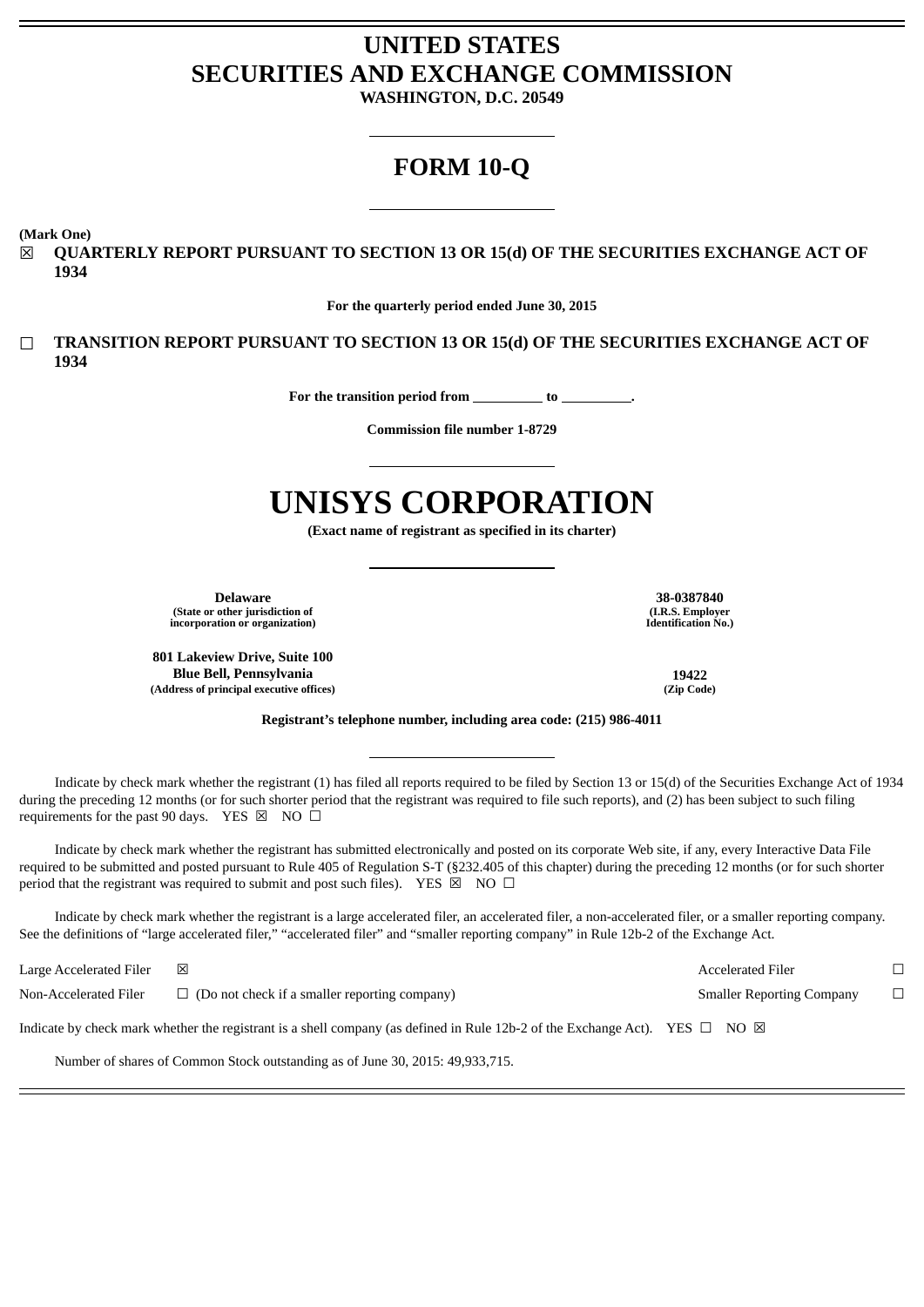## Part I - FINANCIAL INFORMATION

Item 1. Financial Statements.

## UNISYS CORPORATION CONSOLIDATED BALANCE SHEETS (Unaudited) (Millions)

|                                                | June 30,<br>2015 | December 31,<br>2014 |
|------------------------------------------------|------------------|----------------------|
| Assets                                         |                  |                      |
| Current assets                                 |                  |                      |
| Cash and cash equivalents                      | \$<br>364.8      | $\$$<br>494.3        |
| Accounts and notes receivable, net             | 517.4            | 619.3                |
| Inventories:                                   |                  |                      |
| Parts and finished equipment                   | 26.2             | 22.2                 |
| Work in process and materials                  | 29.4             | 24.5                 |
| Deferred income taxes                          | 16.6             | 16.4                 |
| Prepaid expenses and other current assets      | 141.8            | 140.6                |
| Total                                          | 1,096.2          | 1,317.3              |
| Properties                                     | 1,018.5          | 1,059.4              |
| Less-Accumulated depreciation and amortization | 854.0            | 890.7                |
| Properties, net                                | 164.5            | 168.7                |
| Outsourcing assets, net                        | 174.4            | 150.9                |
| Marketable software, net                       | 144.6            | 144.1                |
| Prepaid postretirement assets                  | 31.7             | 19.9                 |
| Deferred income taxes                          | 160.5            | 154.6                |
| Goodwill                                       | 180.6            | 183.9                |
| Other long-term assets                         | 211.1            | 209.3                |
| Total                                          | \$2,163.6        | 2,348.7<br>\$        |
| <b>Liabilities and deficit</b>                 |                  |                      |
| <b>Current liabilities</b>                     |                  |                      |
| Current maturities of long-term-debt           | \$<br>10.9       | \$<br>1.8            |
| Accounts payable                               | 233.9            | 262.5                |
| Deferred revenue                               | 318.4            | 348.3                |
| Other accrued liabilities                      | 355.8            | 385.1                |
| Total                                          | 919.0            | 997.7                |
| Long-term debt                                 | 244.6            | 222.2                |
| Long-term postretirement liabilities           | 2,258.1          | 2,369.9              |
| Long-term deferred revenue                     | 110.4            | 119.5                |
| Other long-term liabilities                    | 87.4             | 91.8                 |
| Commitments and contingencies                  |                  |                      |
| Deficit                                        |                  |                      |
| Common stock, shares issued:                   |                  |                      |
| 2015; 52.7, 2014; 52.4                         | .5               | .5                   |
| Accumulated deficit                            | (1,837.2)        | (1,735.8)            |
| Treasury stock, shares at cost:                |                  |                      |
| 2015; 2.7, 2014; 2.7                           | (100.0)          | (99.6)               |
| Paid-in capital                                | 4,497.8          | 4,488.3              |
| Accumulated other comprehensive loss           | (4,032.6)        | (4, 113.4)           |
| Total Unisys stockholders' deficit             | (1, 471.5)       | (1,460.0)            |
| Noncontrolling interests                       | 15.6             | 7.6                  |
| Total deficit                                  | (1,455.9)        | (1,452.4)            |
| Total                                          | \$2,163.6        | \$<br>2,348.7        |

See notes to consolidated financial statements.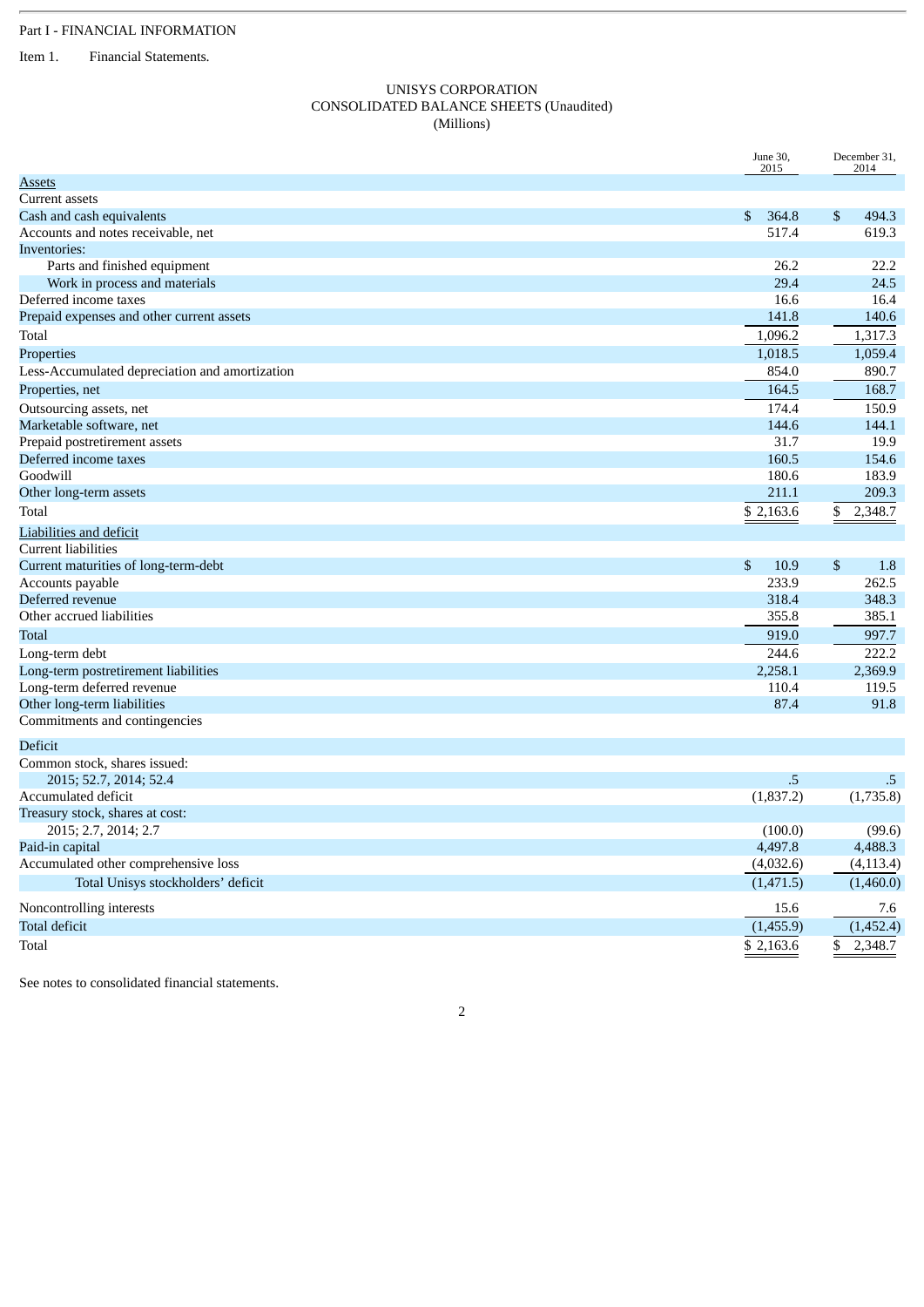#### UNISYS CORPORATION CONSOLIDATED STATEMENTS OF INCOME (Unaudited) (Millions, except per share data)

|                                                                 |           | Three Months<br>Ended June 30 |              | Six Months<br>Ended June 30 |  |
|-----------------------------------------------------------------|-----------|-------------------------------|--------------|-----------------------------|--|
|                                                                 | 2015      | 2014                          | 2015         | 2014                        |  |
| Revenue                                                         |           |                               |              |                             |  |
| <b>Services</b>                                                 | \$661.5   | $$703.4*$                     | \$1,300.5    | $$1,385.1*$                 |  |
| Technology                                                      | 103.3     | 103.0*                        | 185.5        | 183.0*                      |  |
|                                                                 | 764.8     | 806.4                         | 1,486.0      | 1,568.1                     |  |
| Costs and expenses                                              |           |                               |              |                             |  |
| Cost of revenue:                                                |           |                               |              |                             |  |
| <b>Services</b>                                                 | 585.7     | 593.6*                        | 1,150.0      | $1,177.2*$                  |  |
| Technology                                                      | 54.8      | $47.6*$                       | 94.7         | 92.7*                       |  |
|                                                                 | 640.5     | 641.2                         | 1,244.7      | 1,269.9                     |  |
| Selling, general and administrative                             | 145.4     | 133.6                         | 274.2        | 272.1                       |  |
| Research and development                                        | 28.4      | 15.8                          | 46.6         | 30.2                        |  |
|                                                                 | 814.3     | 790.6                         | 1,565.5      | 1,572.2                     |  |
| Operating profit (loss)                                         | (49.5)    | 15.8                          | (79.5)       | (4.1)                       |  |
| Interest expense                                                | 2.7       | 2.3                           | 5.3          | 4.3                         |  |
| Other income (expense), net                                     | 1.4       | (2.5)                         | 6.3          | (12.3)                      |  |
| Income (loss) before income taxes                               | (50.8)    | 11.0                          | (78.5)       | (20.7)                      |  |
| Provision for income taxes                                      | 5.1       | 19.9                          | 18.4         | 35.9                        |  |
| Consolidated net loss                                           | (55.9)    | (8.9)                         | (96.9)       | (56.6)                      |  |
| Net income attributable to noncontrolling interests             | 2.3       | 3.2                           | 4.5          | 6.3                         |  |
| Net loss attributable to Unisys Corporation                     | (58.2)    | (12.1)                        | (101.4)      | (62.9)                      |  |
| Preferred stock dividends                                       |           |                               |              | 2.7                         |  |
| Net loss attributable to Unisys Corporation common shareholders | \$ (58.2) | \$(12.1)                      | \$(101.4)    | \$<br>(65.6)                |  |
| Loss per common share attributable to Unisys Corporation        |           |                               |              |                             |  |
| <b>Basic</b>                                                    | \$(1.17)  | (.24)<br>\$                   | \$<br>(2.03) | \$<br>(1.35)                |  |
| <b>Diluted</b>                                                  | \$(1.17)  | \$<br>(.24)                   | \$<br>(2.03) | \$<br>(1.35)                |  |

\* Changed to conform to the current-year presentation. See note (f).

See notes to consolidated financial statements.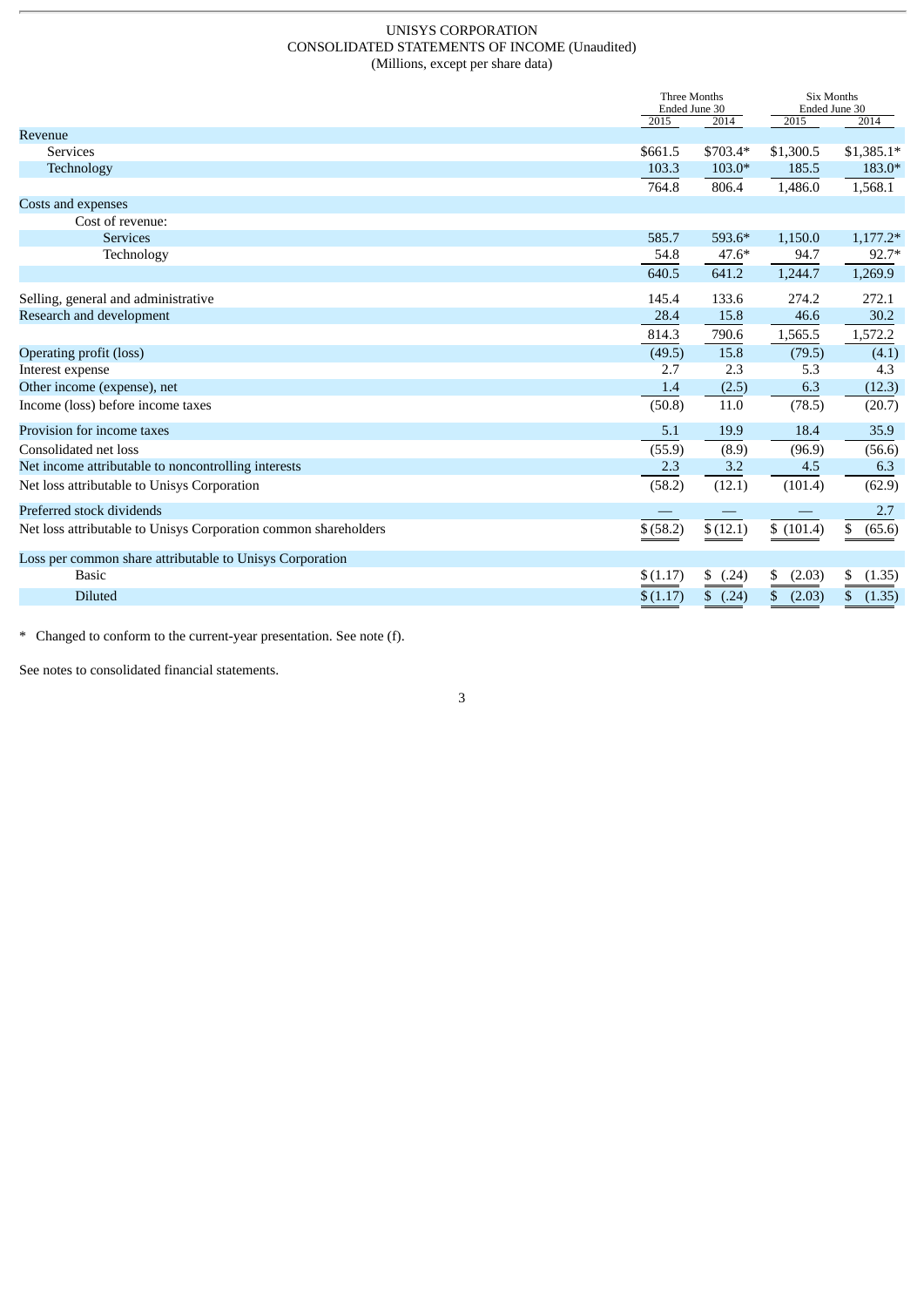#### UNISYS CORPORATION CONSOLIDATED STATEMENTS OF COMPREHENSIVE INCOME (Unaudited) (Millions)

|                                                                                                    | Three Months<br>Ended June 30 |          | <b>Six Months</b><br>Ended June 30 |          |
|----------------------------------------------------------------------------------------------------|-------------------------------|----------|------------------------------------|----------|
|                                                                                                    | 2015                          | 2014     | 2015                               | 2014     |
| Consolidated net loss                                                                              | \$(55.9)                      | \$ (8.9) | \$(96.9)                           | \$(56.6) |
| Other comprehensive income                                                                         |                               |          |                                    |          |
| Foreign currency translation                                                                       | 30.2                          | 26.7     | (14.5)                             | 41.6     |
| Postretirement adjustments, net of tax of \$(8.1) and \$5.9 in 2015 and \$(1.2) and \$(.5) in 2014 | (11.0)                        | 22.3     | 98.8                               | 54.9     |
| Total other comprehensive income                                                                   | 19.2                          | 49.0     | 84.3                               | 96.5     |
| Comprehensive income (loss)                                                                        | (36.7)                        | 40.1     | (12.6)                             | 39.9     |
| Less comprehensive income attributable to noncontrolling interests                                 | (4.7)                         | (5.1)    | (8.0)                              | (9.2)    |
| Comprehensive income (loss) attributable to Unisys Corporation                                     | \$(41.4)                      | \$35.0   | \$(20.6)                           | \$ 30.7  |

See notes to consolidated financial statements.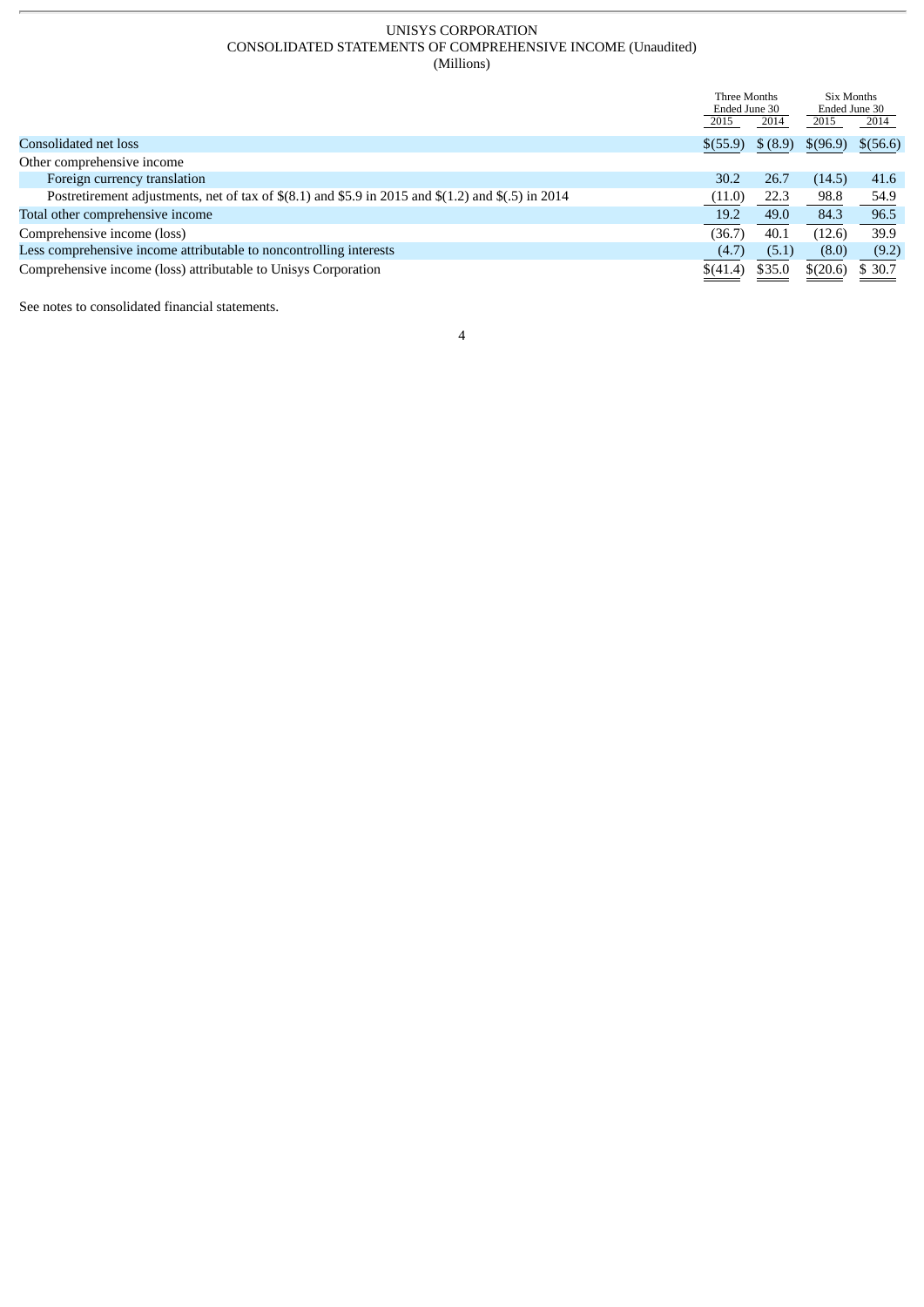#### UNISYS CORPORATION CONSOLIDATED STATEMENTS OF CASH FLOWS (Unaudited) (Millions)

|                                                                                                                | <b>Six Months Ended</b><br>June 30 |                   |
|----------------------------------------------------------------------------------------------------------------|------------------------------------|-------------------|
|                                                                                                                | 2015                               | 2014              |
| Cash flows from operating activities                                                                           |                                    |                   |
| Consolidated net loss                                                                                          | \$<br>(96.9)                       | \$<br>(56.6)      |
| Add (deduct) items to reconcile consolidated net loss to net cash (used for) provided by operating activities: |                                    |                   |
| Foreign currency transaction losses                                                                            | .6                                 | 6.3               |
| Employee stock compensation                                                                                    | 6.2                                | 9.3               |
| Depreciation and amortization of properties                                                                    | 22.7                               | 25.0              |
| Depreciation and amortization of outsourcing assets                                                            | 26.1                               | 29.1              |
| Amortization of marketable software                                                                            | 32.9                               | 27.0              |
| Other non-cash operating activities                                                                            | 2.9                                | $\boldsymbol{.8}$ |
| Disposal of capital assets                                                                                     | 5.0                                | .4                |
| Gain on sale of business                                                                                       |                                    | (.7)              |
| Pension contributions                                                                                          | (75.7)                             | (103.1)           |
| Pension expense                                                                                                | 54.3                               | 37.4              |
| (Increase) decrease in deferred income taxes, net                                                              | (7.2)                              | 10.5              |
| Decrease in receivables, net                                                                                   | 62.3                               | 170.6             |
| (Increase) decrease in inventories                                                                             | (10.1)                             | 5.8               |
| Decrease in accounts payable and other accrued liabilities                                                     | (84.1)                             | (111.9)           |
| Decrease in other liabilities                                                                                  | (14.3)                             | (28.6)            |
| Decrease other assets                                                                                          | 10.9                               | 2.1               |
| Net cash (used for) provided by operating activities                                                           | (64.4)                             | 23.4              |
| Cash flows from investing activities                                                                           |                                    |                   |
| Proceeds from investments                                                                                      | 2,203.1                            | 2,909.1           |
| Purchases of investments                                                                                       | (2, 174.4)                         | (2,899.0)         |
| Investment in marketable software                                                                              | (33.4)                             | (40.3)            |
| Capital additions of properties                                                                                | (24.7)                             | (29.0)            |
| Capital additions of outsourcing assets                                                                        | (52.7)                             | (20.1)            |
| Other                                                                                                          | (1.7)                              | 1.6               |
| Net cash used for investing activities                                                                         | (83.8)                             | (77.7)            |
| Cash flows from financing activities                                                                           |                                    |                   |
| Proceeds from exercise of stock options                                                                        | 3.7                                | 2.8               |
| Net proceeds from short-term borrowings                                                                        |                                    | $.1\,$            |
| Net proceeds from long-term debt                                                                               | 31.8                               |                   |
| Payments of long-term debt                                                                                     | (.6)                               |                   |
| Common stock repurchases                                                                                       |                                    | (14.0)            |
| Dividends paid on preferred stock                                                                              |                                    | (4.0)             |
| Net cash provided by (used for) financing activities                                                           | 34.9                               | (15.1)            |
| Effect of exchange rate changes on cash and cash equivalents                                                   | (16.2)                             | 3.8               |
| Decrease in cash and cash equivalents                                                                          | (129.5)                            | (65.6)            |
| Cash and cash equivalents, beginning of period                                                                 | 494.3                              | 639.8             |
| Cash and cash equivalents, end of period                                                                       | \$<br>364.8                        | \$<br>574.2       |

See notes to consolidated financial statements.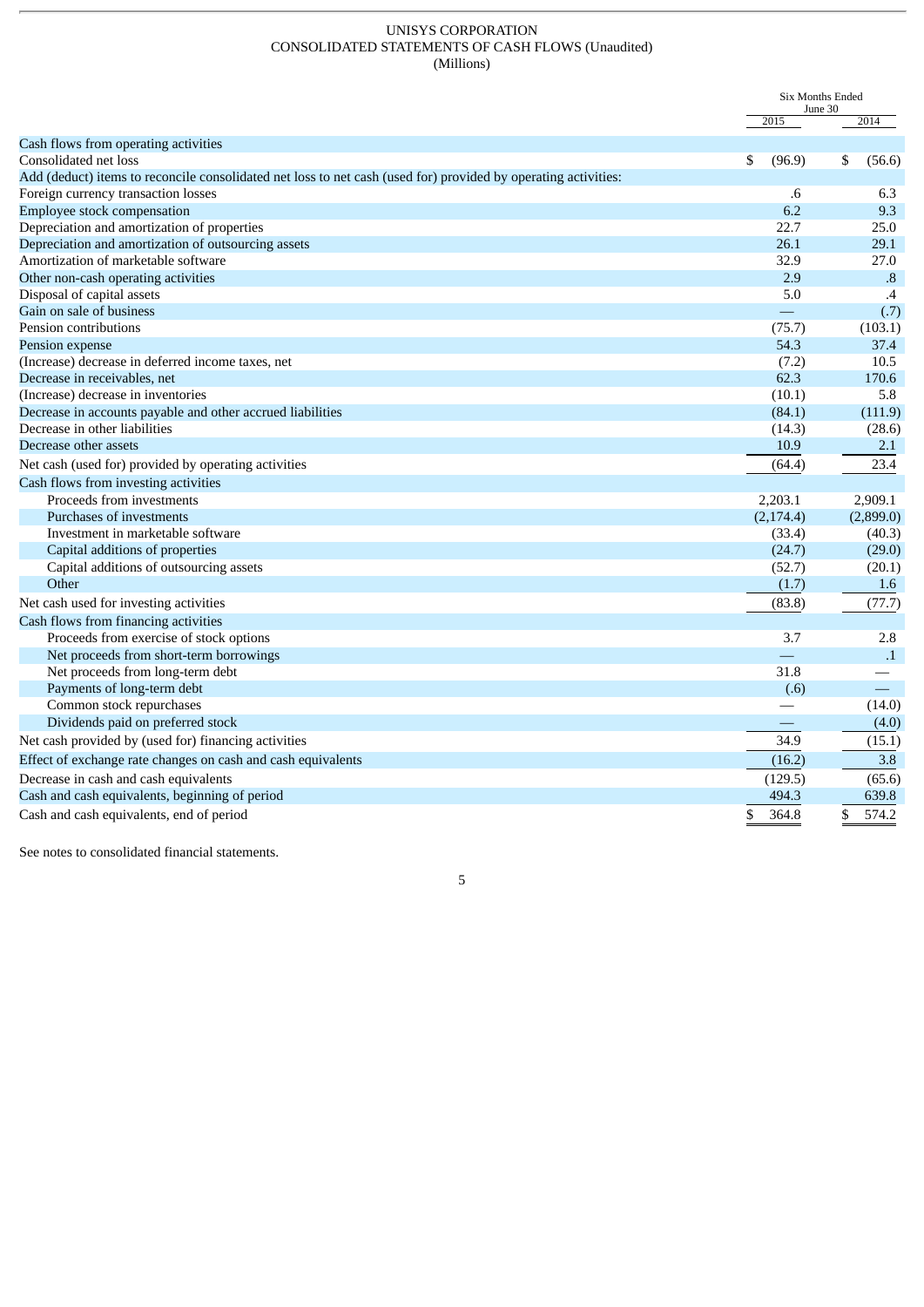#### Unisys Corporation

## NOTES TO CONSOLIDATED FINANCIAL STATEMENTS (Unaudited)

In the opinion of management, the financial information furnished herein reflects all adjustments necessary for a fair presentation of the financial position, results of operations, comprehensive income and cash flows for the interim periods specified. These adjustments consist only of normal recurring accruals except as disclosed herein. Because of seasonal and other factors, results for interim periods are not necessarily indicative of the results to be expected for the full year.

The preparation of financial statements in conformity with U.S. generally accepted accounting principles requires management to make estimates and assumptions about future events. These estimates and assumptions affect the amounts of assets and liabilities reported, disclosures about contingent assets and liabilities and the reported amounts of revenue and expenses. Such estimates include the valuation of accounts receivable, inventories, outsourcing assets, marketable software, goodwill and other long-lived assets, legal contingencies, indemnifications, and assumptions used in the calculation for systems integration projects, income taxes and retirement and other post-employment benefits, among others. These estimates and assumptions are based on management's best estimates and judgment. Management evaluates its estimates and assumptions on an ongoing basis using historical experience and other factors, including the current economic environment, which management believes to be reasonable under the circumstances. Management adjusts such estimates and assumptions when facts and circumstances dictate. As future events and their effects cannot be determined with precision, actual results could differ significantly from these estimates. Changes in those estimates resulting from continuing changes in the economic environment will be reflected in the financial statements in future periods.

The company's accounting policies are set forth in detail in note 1 of the notes to the consolidated financial statements in the company's Annual Report on Form 10-K for the year ended December 31, 2014 filed with the Securities and Exchange Commission. Such Annual Report also contains a discussion of the company's critical accounting policies. The company believes that these critical accounting policies affect its more significant estimates and judgments used in the preparation of the company's consolidated financial statements. There have been no changes in the company's critical accounting policies from those disclosed in the company's Annual Report on Form 10-K for the year ended December 31, 2014.

a. Earnings per Share. The following table shows how the loss per share attributable to Unisys Corporation was computed for the three and six months ended June 30, 2015 and 2014 (dollars in millions, shares in thousands):

|                                                                            |              | Three Months<br>Ended June 30. |             | Six Months<br>Ended June 30, |
|----------------------------------------------------------------------------|--------------|--------------------------------|-------------|------------------------------|
|                                                                            | 2015         | 2014                           | 2015        | 2014                         |
| <b>Basic Loss Per Share</b>                                                |              |                                |             |                              |
| Net loss attributable to Unisys Corporation common shareholders            | (58.2)<br>S. | \$(12.1)                       | \$(101.4)   | S.<br>(65.6)                 |
| Weighted average shares                                                    | 49,927       | 50,843                         | 49,874      | 48,593                       |
| Total                                                                      | (1.17)       | (.24)<br>S.                    | \$(2.03)    | \$(1.35)                     |
| <b>Diluted Loss Per Share</b>                                              |              |                                |             |                              |
| Net loss attributable to Unisys Corporation common shareholders            | \$<br>(58.2) | \$(12.1)                       | \$(101.4)   | \$ (65.6)                    |
| Add preferred stock dividends                                              |              |                                |             |                              |
| Net loss attributable to Unisys Corporation for diluted earnings per share | (58.2)       | \$(12.1)                       | \$(101.4)   | (65.6)                       |
| Weighted average shares                                                    | 49,927       | 50,843                         | 49,874      | 48,593                       |
| Plus incremental shares from assumed conversions                           |              |                                |             |                              |
| Employee stock plans                                                       |              |                                |             |                              |
| Preferred stock                                                            |              |                                |             |                              |
| Adjusted weighted average shares                                           | 49,927       | 50,843                         | 49,874      | 48,593                       |
| Total                                                                      | (1.17)       | (.24)                          | S<br>(2.03) | (1.35)                       |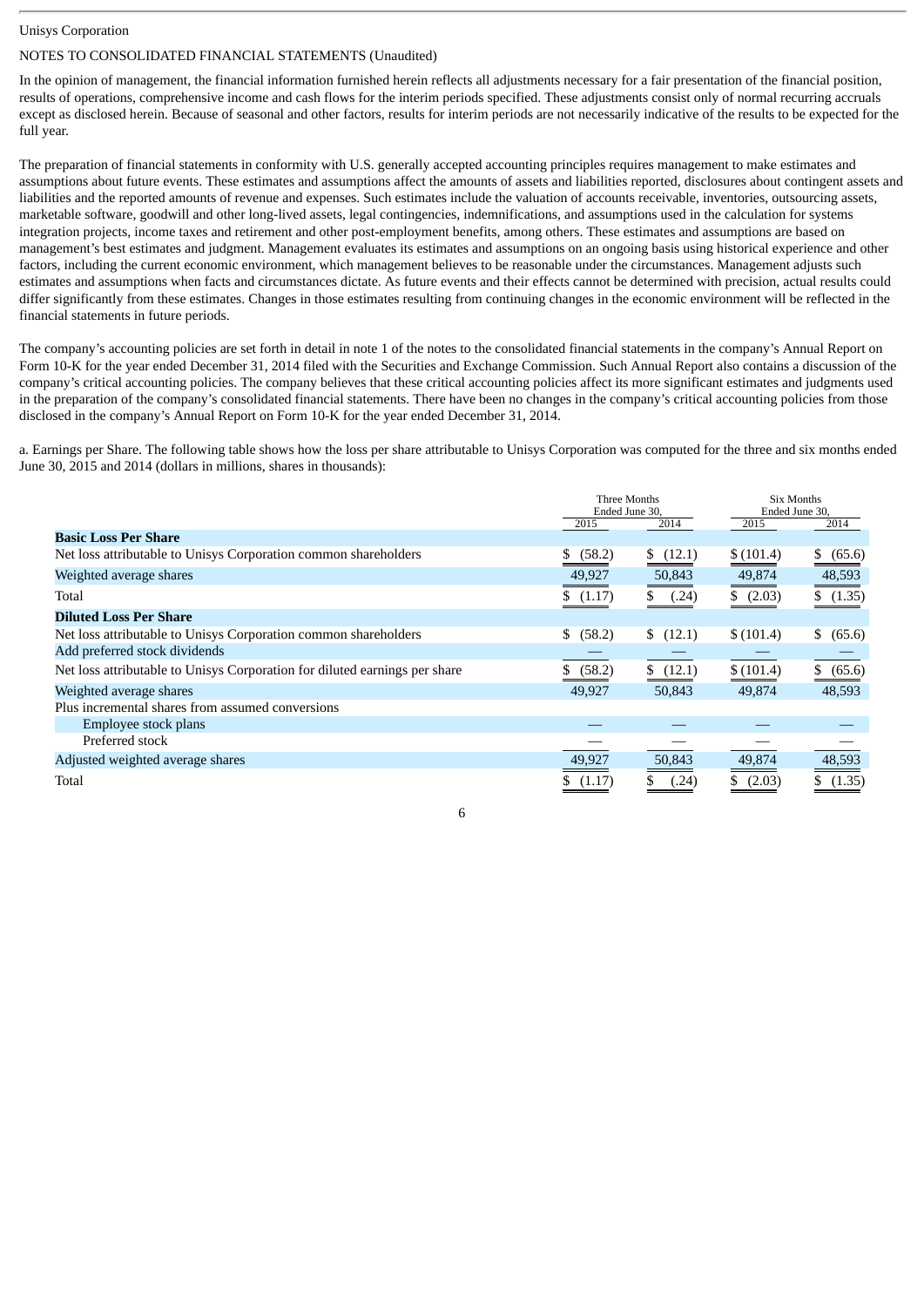In the six months ended June 30, 2015 and 2014, the following weighted-average number of stock options and restricted stock units were antidilutive and therefore excluded from the computation of diluted earnings per share (in thousands): 3,358 and 3,542, respectively. In the six months ended June 30, 2014, the following weighted-average number of mandatory convertible preferred stock was antidilutive and therefore excluded from the computation of diluted earnings per share (in thousands): 877.

b. Cost reduction actions. In April 2015, in connection with organizational initiatives to create a more competitive cost structure and rebalance the company's global skill set, the company announced a plan to incur pretax restructuring charges estimated at approximately \$300 million over the next several quarters.

During the three months ended June 30, 2015, the company recognized pretax charges of \$52.6 million in connection with this plan, principally related to a reduction in employees. The charges related to workforce reductions were \$42.5 million, principally related to severance costs, and were comprised of: (a) charges of \$25.4 million for 530 employees in the U.S. and (b) charges of \$17.1 million for 413 employees outside the U.S. In addition, the company recorded pretax charges of \$10.1 million related to asset impairments and other expenses related to the cost reduction effort.

The pretax charges were recorded in the following statement of income classifications: cost of revenue – services, \$13.3 million; cost of revenue – technology, \$.1 million; selling, general and administrative expenses, \$27.5 million; and research and development expenses, \$11.7 million.

A breakdown of the individual components of the workforce reduction costs follows (in millions of dollars):

|                                     |           |         | Workforce                | Reductions                  |
|-------------------------------------|-----------|---------|--------------------------|-----------------------------|
|                                     | Headcount | Total   | <u>U.S.</u>              |                             |
| Charges for workforce reductions    | 943       | \$42.5  | \$25.4                   | $rac{\text{Int}^2}{\$17.1}$ |
| Utilized                            | (602)     | (11.8)  | (3.7)                    | (8.1)                       |
| <b>Translation adjustments</b>      |           | (0.3)   | $\overline{\phantom{a}}$ | (0.3)                       |
| Balance at June 30, 2015            | 341       | \$ 30.4 | \$21.7                   | $\underline{\$ 8.7}$        |
| <b>Expected future utilization:</b> |           |         |                          |                             |
| 2015 remaining six months           | 337       | \$28.9  | \$20.4                   | \$8.5                       |
| 2016                                | 4         | 1.5     | 1.3                      |                             |

c. Pension and Postretirement Benefits. Net periodic pension expense for the three and six months ended June 30, 2015 and 2014 is presented below (in millions of dollars):

|                                    | Three Months<br>Ended June 30, 2015 |               |                 | Three Months<br>Ended June 30, 2014 |               |                 |
|------------------------------------|-------------------------------------|---------------|-----------------|-------------------------------------|---------------|-----------------|
|                                    | Total                               | U.S.<br>Plans | Int'l.<br>Plans | Total                               | U.S.<br>Plans | Int'l.<br>Plans |
| Service cost                       | 2.1                                 |               | 2.1<br>S.       | 1.9                                 |               | 1.9<br>\$.      |
| Interest cost                      | 79.0                                | 55.9          | 23.1            | 92.3                                | 62.2          | 30.1            |
| Expected return on plan assets     | (102.2)                             | (63.7)        | (38.5)          | (112.9)                             | (72.0)        | (40.9)          |
| Amortization of prior service cost | (1.1)                               | (.6)          | (.5)            | (.3)                                |               | (.5)            |
| Recognized net actuarial loss      | 48.6                                | 32.7          | 15.9            | 37.5                                | 27.0          | 10.5            |
| Curtailment gain                   |                                     |               |                 | (.6)                                |               | (.6)            |
| Net periodic pension expense       | 26.4                                | 24.3          | \$.<br>2.1      | 17.9<br>SS.                         | 17.4          |                 |

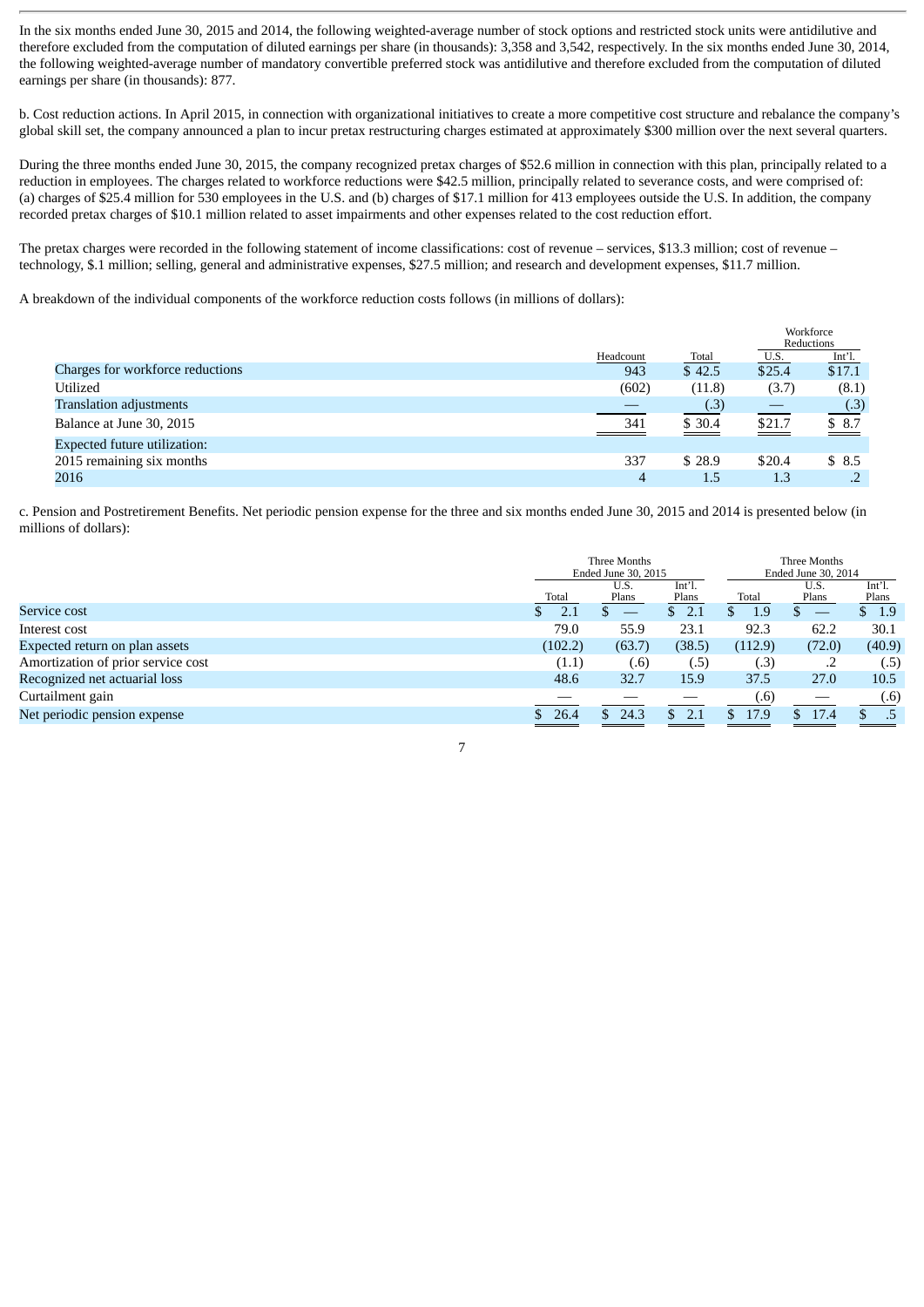| Six Months<br>Ended June 30, 2015 |               |                 |                      |                       |                                   |
|-----------------------------------|---------------|-----------------|----------------------|-----------------------|-----------------------------------|
| Total                             | U.S.<br>Plans | Int'l.<br>Plans | Total                | U.S.<br>Plans         | Int'l.<br>Plans                   |
| 4.3                               |               | 4.3<br>S.       | 4.3                  |                       | 4.3                               |
| 158.9                             | 112.0         | 46.9            | 184.6                | 124.7                 | 59.9                              |
| (204.9)                           | (127.4)       | (77.5)          | (225.6)              | (144.0)               | (81.6)                            |
| (2.2)                             | (1.2)         | (1.0)           | (.6)                 | .4                    | (1.0)                             |
| 98.2                              | 66.4          | 31.8            | 75.3                 | 54.8                  | 20.5                              |
|                                   |               |                 | (.6)                 |                       | (.6)                              |
| 54.3<br>\$.                       | 49.8<br>S.    | \$4.5           | 37.4<br>$\mathbf{s}$ | 35.9<br><sup>\$</sup> | 1.5                               |
|                                   |               |                 |                      |                       | Six Months<br>Ended June 30, 2014 |

In 2015, the company expects that it will make cash contributions of approximately \$150 million to its worldwide defined benefit pension plans, which is comprised of \$59 million for the company's U.S. qualified defined benefit pension plan and \$91 million primarily for non-U.S. defined benefit pension plans. In 2014, the company made cash contributions of \$183.4 million to its worldwide defined benefit pension plans. For the six months ended June 30, 2015 and 2014, \$75.7 million and \$103.1 million, respectively, of cash contributions have been made.

Net periodic postretirement benefit expense for the three and six months ended June 30, 2015 and 2014 is presented below (in millions of dollars):

|                                             |                 | Three Months<br>Ended June 30 |                 | Six Months<br>Ended June 30 |
|---------------------------------------------|-----------------|-------------------------------|-----------------|-----------------------------|
|                                             | 2015            | 2014                          | 2015            | 2014                        |
| Service cost                                | $\textsf{S}$ .2 | $\texttt{\$}$ .1              | $\textbf{S}$ .3 | \$.3                        |
| Interest cost                               | 1.7             | 2.0                           | 3.4             | 4.0                         |
| Expected return on assets                   | (.1)            | (.2)                          | (.2)            | (.3)                        |
| Amortization of prior service cost          | .3              | .5                            | .6              |                             |
| Recognized net actuarial loss               |                 | .9                            | 1.4             | 1.7                         |
| Net periodic postretirement benefit expense | \$2.8           | \$3.3                         | \$5.5           | \$6.6                       |

The company expects to make cash contributions of approximately \$16 million to its postretirement benefit plan in 2015 compared with \$15.3 million in 2014. For the six months ended June 30, 2015 and 2014, \$6.9 million and \$6.4 million, respectively, of cash contributions have been made.

d. Fair Value Measurements. Due to its foreign operations, the company is exposed to the effects of foreign currency exchange rate fluctuations on the U.S. dollar, principally related to intercompany account balances. The company uses derivative financial instruments to reduce its exposure to market risks from changes in foreign currency exchange rates on such balances. The company enters into foreign exchange forward contracts, generally having maturities of three months or less, which have not been designated as hedging instruments. At June 30, 2015 and 2014, the notional amount of these contracts was \$408.4 million and \$525.1 million, respectively. At June 30, 2015 and 2014, the fair value of such contracts was a net gain of \$.6 million and a net loss of \$.5 million, respectively, of which \$1.3 million and \$1.3 million, respectively, has been recognized in "Prepaid expenses and other current assets" and \$.7 and \$1.8 million, respectively, has been recognized in "Other accrued liabilities" in the company's consolidated balance sheet. For the six months ended June 30, 2015 and 2014, changes in the fair value of these instruments was a gain of \$22.8 million and a gain of \$8.0 million, respectively, which has been recognized in earnings in "Other income (expense), net" in the company's consolidated statement of income. The fair value of these forward contracts is based on quoted prices for similar but not identical financial instruments; as such, the inputs are considered Level 2 inputs.

Financial assets with carrying values approximating fair value include cash and cash equivalents and accounts receivable. Financial liabilities with carrying values approximating fair value include accounts payable and other accrued liabilities. The carrying amounts of these financial assets and liabilities approximate fair value due to their short maturities. At June 30, 2015 and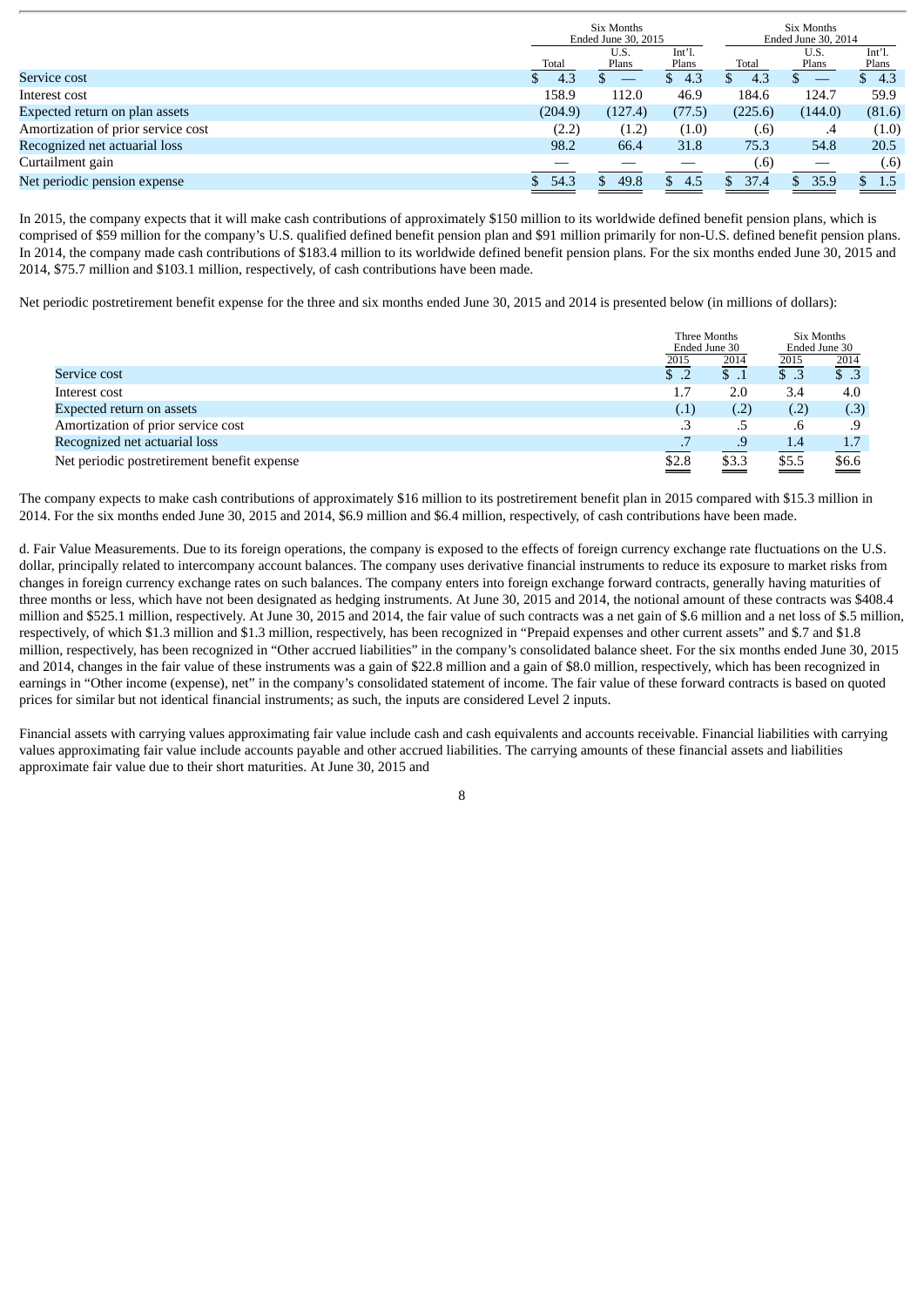December 31, 2014, the carrying amount of long-term debt was less than fair value, which is based on market prices (Level 2 inputs), of such debt by approximately \$13 million and \$9 million, respectively.

e. Stock Options. Under stockholder approved stock-based plans, stock options, stock appreciation rights, restricted stock and restricted stock units may be granted to officers, directors and other key employees. At June 30, 2015, 2.1 million shares of unissued common stock of the company were available for granting under these plans.

The fair value of stock option awards was estimated using the Black-Scholes option pricing model with the following assumptions and weighted-average fair values:

|                                      | Six Months Ended June 30, |         |
|--------------------------------------|---------------------------|---------|
|                                      | 2015                      | 2014    |
| Weighted-average fair value of grant | 9.07                      | \$11.27 |
| Risk-free interest rate              | 1.28%                     | 1.04%   |
| <b>Expected volatility</b>           | 45.46%                    | 45.65%  |
| Expected life of options in years    | 4.92                      | 3.71    |
| Expected dividend yield              |                           |         |

Restricted stock unit awards may contain time-based units, performance-based units or a combination of both. Each performance-based unit will vest into zero to 2.0 shares depending on the degree to which the performance goals are met. Compensation expense resulting from these awards is recognized as expense ratably for each installment from the date of grant until the date the restrictions lapse and is based on the fair market value at the date of grant and the probability of achievement of the specific performance-related goals.

The company records all share-based expense in selling, general and administrative expense.

During the six months ended June 30, 2015 and 2014, the company recorded \$6.2 million and \$9.3 million of share-based compensation expense, respectively, which is comprised of \$2.9 million and \$3.2 million of restricted stock unit expense and \$3.3 million and \$6.1 million of stock option expense, respectively.

A summary of stock option activity for the six months ended June 30, 2015 follows (shares in thousands):

| Options                           | <b>Shares</b> | Weighted-<br>Average<br>Exercise<br>Price | Weighted-<br>Average<br>Remaining<br>Contractual<br>Term (years) | Aggregate<br>Intrinsic<br>Value<br>(\$ in millions) |
|-----------------------------------|---------------|-------------------------------------------|------------------------------------------------------------------|-----------------------------------------------------|
| Outstanding at December 31, 2014  | 2,816         | \$29.51                                   |                                                                  |                                                     |
| Granted                           | 712           | 23.61                                     |                                                                  |                                                     |
| Exercised                         | (190)         | 19.53                                     |                                                                  |                                                     |
| Forfeited and expired             | (502)         | 34.24                                     |                                                                  |                                                     |
| Outstanding at June 30, 2015      | 2,836         | 27.86                                     | 3.25                                                             | \$<br>$\cdot$ .2                                    |
| Expected to vest at June 30, 2015 | 1,308         | 26.46                                     | 4.68                                                             |                                                     |
| Exercisable at June 30, 2015      | 1,460         | 29.25                                     | 1.86                                                             | $\cdot$ .2                                          |

The aggregate intrinsic value represents the total pretax value of the difference between the company's closing stock price on the last trading day of the period and the exercise price of the options, multiplied by the number of in-the-money stock options that would have been received by the option holders had all option holders exercised their options on June 30, 2015. The intrinsic value of the company's stock options changes based on the closing price of the company's stock. The total intrinsic value of options exercised for the six months ended June 30, 2015 and 2014 was \$.6 million and \$4.6 million, respectively. As of June 30, 2015, \$5.9 million of total unrecognized compensation cost related to stock options is expected to be recognized over a weightedaverage period of 2.2 years.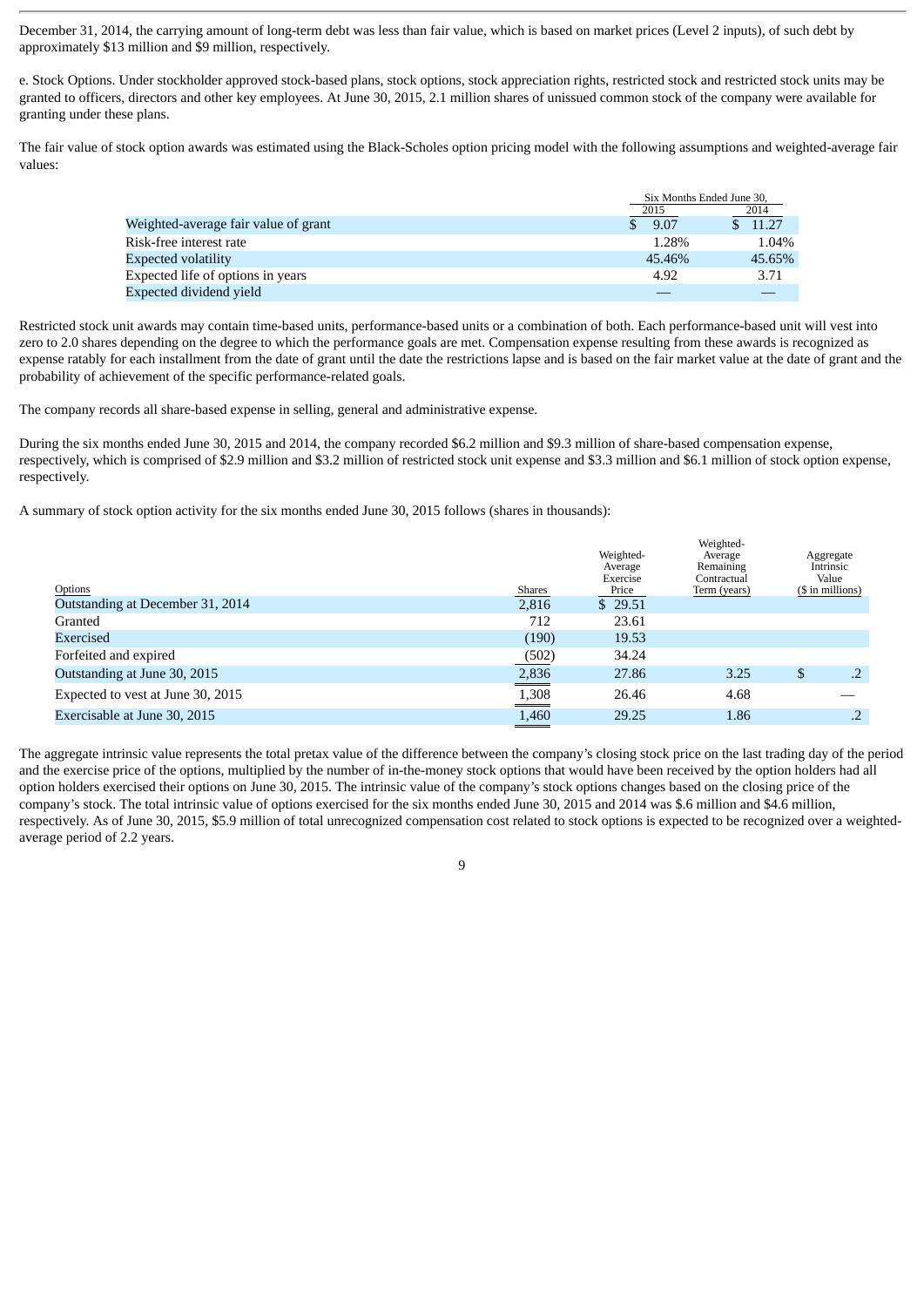A summary of restricted stock unit activity for the six months ended June 30, 2015 follows (shares in thousands):

|                                  |            | Weighted-             |
|----------------------------------|------------|-----------------------|
|                                  | Restricted | Average               |
|                                  | Stock      | Grant-Date            |
|                                  | Units      | Fair Value            |
| Outstanding at December 31, 2014 | 354        | 28.81<br>$\mathbf{s}$ |
| Granted                          | 436        | 22.82                 |
| Vested                           | (81)       | 23.87                 |
| Forfeited and expired            | (187       | 30.46                 |
| Outstanding at June 30, 2015     | 522        | 23.98                 |

The fair value of restricted stock units is determined based on the trading price of the company's common shares on the date of grant. The aggregate weighted-average grant-date fair value of restricted stock units granted during the six months ended June 30, 2015 and 2014 was \$10.0 million and \$12.7 million, respectively. As of June 30, 2015, there was \$8.0 million of total unrecognized compensation cost related to outstanding restricted stock units granted under the company's plans. That cost is expected to be recognized over a weighted-average period of 2.5 years. The aggregate weighted-average grant-date fair value of restricted stock units vested during the six months ended June 30, 2015 and 2014 was \$1.9 million and \$2.7 million, respectively.

Common stock issued upon exercise of stock options or upon lapse of restrictions on restricted stock units is newly issued shares. Cash received from the exercise of stock options for the six months ended June 30, 2015 and 2014 was \$3.7 million and \$2.8 million, respectively. In light of its tax position, the company is currently not recognizing any tax benefits from the exercise of stock options or upon issuance of stock upon lapse of restrictions on restricted stock units. Tax benefits resulting from tax deductions in excess of the compensation costs recognized are classified as financing cash flows.

f. Segment Information. Effective January 1, 2015, the company changed the grouping of certain of its classes of products and services. As a result, certain revenue (principally company technology products) previously reported in the company's Services segment is now reported in its Technology segment. As a result, prior-periods segment revenue and cost of sales, as well as customer revenue by classes of similar products and services, have been reclassified to conform to the current-year period.

The company has two business segments: Services and Technology. Revenue classifications within the Services segment are as follows:

- Cloud & infrastructure services. This represents revenue from work the company performs in the data center and cloud area, technology consulting and technology-based systems integration projects, as well as global service desks and global field services.
- Application services. This represents revenue from application managed services and application development, maintenance and support work.
- Business processing outsourcing services. This represents revenue from the management of clients' specific business processes.

The accounting policies of each business segment are the same as those followed by the company as a whole. Intersegment sales and transfers are priced as if the sales or transfers were to third parties. Accordingly, the Technology segment recognizes intersegment revenue and manufacturing profit on hardware and software shipments to customers under Services contracts. The Services segment, in turn, recognizes customer revenue and marketing profits on such shipments of company hardware and software to customers. The Services segment also includes the sale of hardware and software products sourced from third parties that are sold to customers through the company's Services channels. In the company's consolidated statements of income, the manufacturing costs of products sourced from the Technology segment and sold to Services customers are reported in cost of revenue for Services.

Also included in the Technology segment's sales and operating profit are sales of hardware and software sold to the Services segment for internal use in Services engagements. The amount of such profit included in operating income of the Technology segment for the three months ended June 30, 2015 and 2014 was \$6.0 million and zero, respectively. The amount for the six months ended June 30, 2015 and 2014 was \$7.5 million and \$.4 million, respectively. The profit on these transactions is eliminated in Corporate.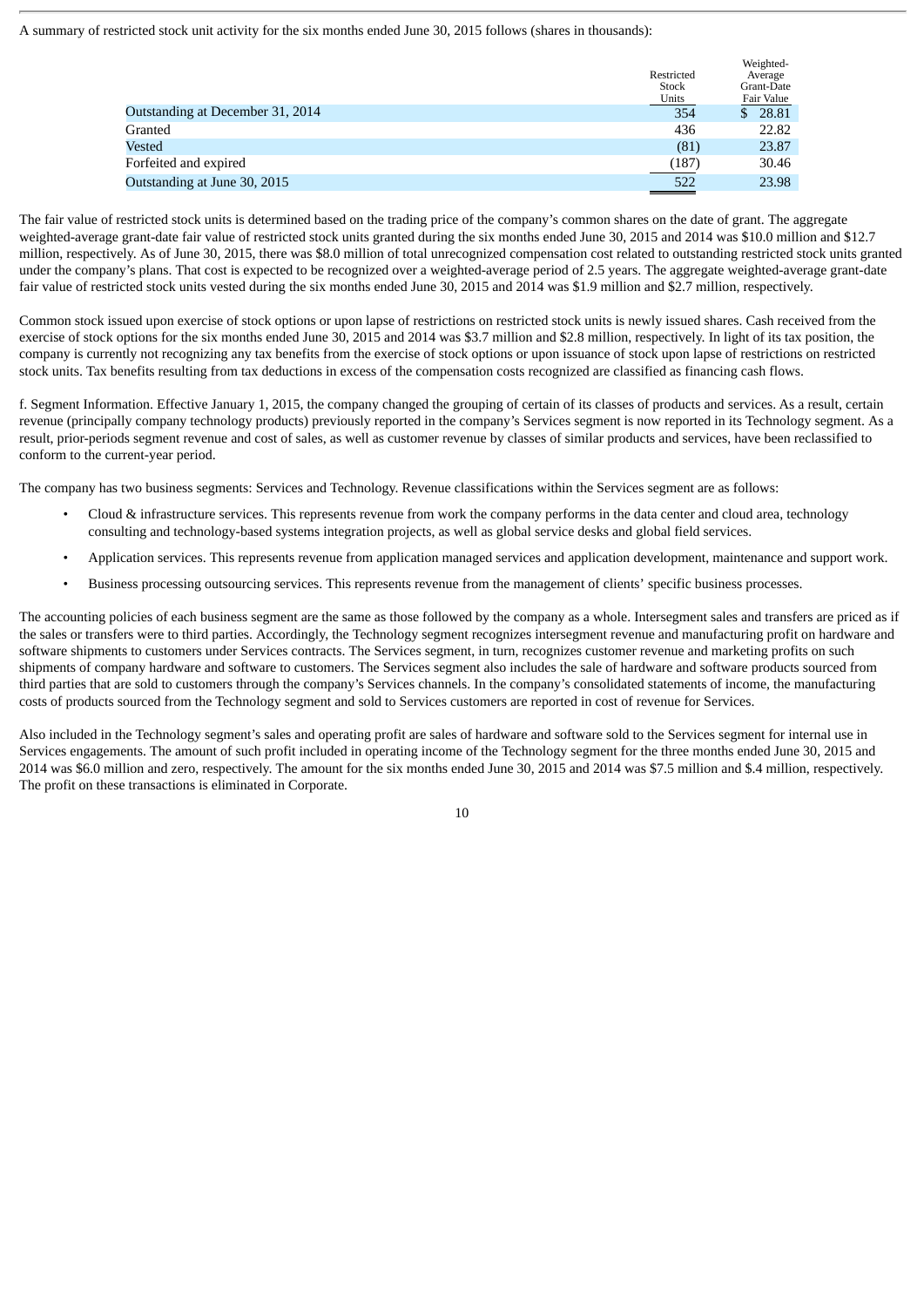The company evaluates business segment performance based on operating income exclusive of pension income or expense, restructuring charges and unusual and nonrecurring items, which are included in Corporate. All other corporate and centrally incurred costs are allocated to the business segments based principally on revenue, employees, square footage or usage.

A summary of the company's operations by business segment for the three and six month periods ended June 30, 2015 and 2014 is presented below (in millions of dollars):

|                                  | Total        | Corporate    | Services    | Technology  |
|----------------------------------|--------------|--------------|-------------|-------------|
| Three Months Ended June 30, 2015 |              |              |             |             |
| Customer revenue                 | \$<br>764.8  |              | \$<br>661.5 | \$<br>103.3 |
| Intersegment                     |              | \$<br>(22.0) | $\cdot$     | 21.9        |
| Total revenue                    | \$<br>764.8  | \$<br>(22.0) | \$<br>661.6 | \$<br>125.2 |
| <b>Operating loss</b>            | (49.5)<br>\$ | (83.3)<br>\$ | \$<br>14.3  | 19.5        |
| Three Months Ended June 30, 2014 |              |              |             |             |
| Customer revenue                 | \$<br>806.4  |              | \$<br>703.4 | \$<br>103.0 |
| Intersegment                     |              | \$<br>(7.8)  | .1          | 7.7         |
| Total revenue                    | \$<br>806.4  | \$<br>(7.8)  | 703.5<br>\$ | \$<br>110.7 |
| Operating income                 | \$<br>15.8   | \$(14.7)     | \$<br>25.6  | 4.9         |
| Six Months Ended June 30, 2015   |              |              |             |             |
| Customer revenue                 | \$1,486.0    |              | \$1,300.5   | \$<br>185.5 |
| Intersegment                     |              | \$<br>(28.7) | $\cdot$     | 28.6        |
| Total revenue                    | \$1,486.0    | \$<br>(28.7) | \$1,300.6   | \$<br>214.1 |
| <b>Operating loss</b>            | \$<br>(79.5) | \$(109.4)    | \$<br>5.8   | \$<br>24.1  |
| Six Months Ended June 30, 2014   |              |              |             |             |
| Customer revenue                 | \$1,568.1    |              | \$1,385.1   | \$<br>183.0 |
| Intersegment                     |              | \$<br>(13.9) | .3          | 13.6        |
| Total revenue                    | \$1,568.1    | \$<br>(13.9) | \$1,385.4   | \$<br>196.6 |
| Operating income (loss)          | \$<br>(4.1)  | \$<br>(30.9) | \$<br>36.0  | \$<br>(9.2) |

Presented below is a reconciliation of total business segment operating income to consolidated income (loss) before income taxes (in millions of dollars):

|                                         |                     | Three Months<br>Ended June 30 |                     | Six Months<br>Ended June 30 |
|-----------------------------------------|---------------------|-------------------------------|---------------------|-----------------------------|
|                                         | 2015                | 2014                          | 2015                | 2014                        |
| Total segment operating income          | \$33.8              | \$30.5                        | \$29.9              | \$26.8                      |
| Interest expense                        | (2.7)               | (2.3)                         | (5.3)               | (4.3)                       |
| Other income (expense), net             | 1.4                 | (2.5)                         | 6.3                 | (12.3)                      |
| Cost reduction charges                  | (52.6)              |                               | (52.6)              |                             |
| Corporate and eliminations              | (30.7)              | (14.7)                        | (56.8)              | (30.9)                      |
| Total income (loss) before income taxes | $\frac{$(50.8)}{2}$ | $\underbrace{11.0}$           | $\frac{$(78.5)}{4}$ | $\frac{$(20.7)}{2}$         |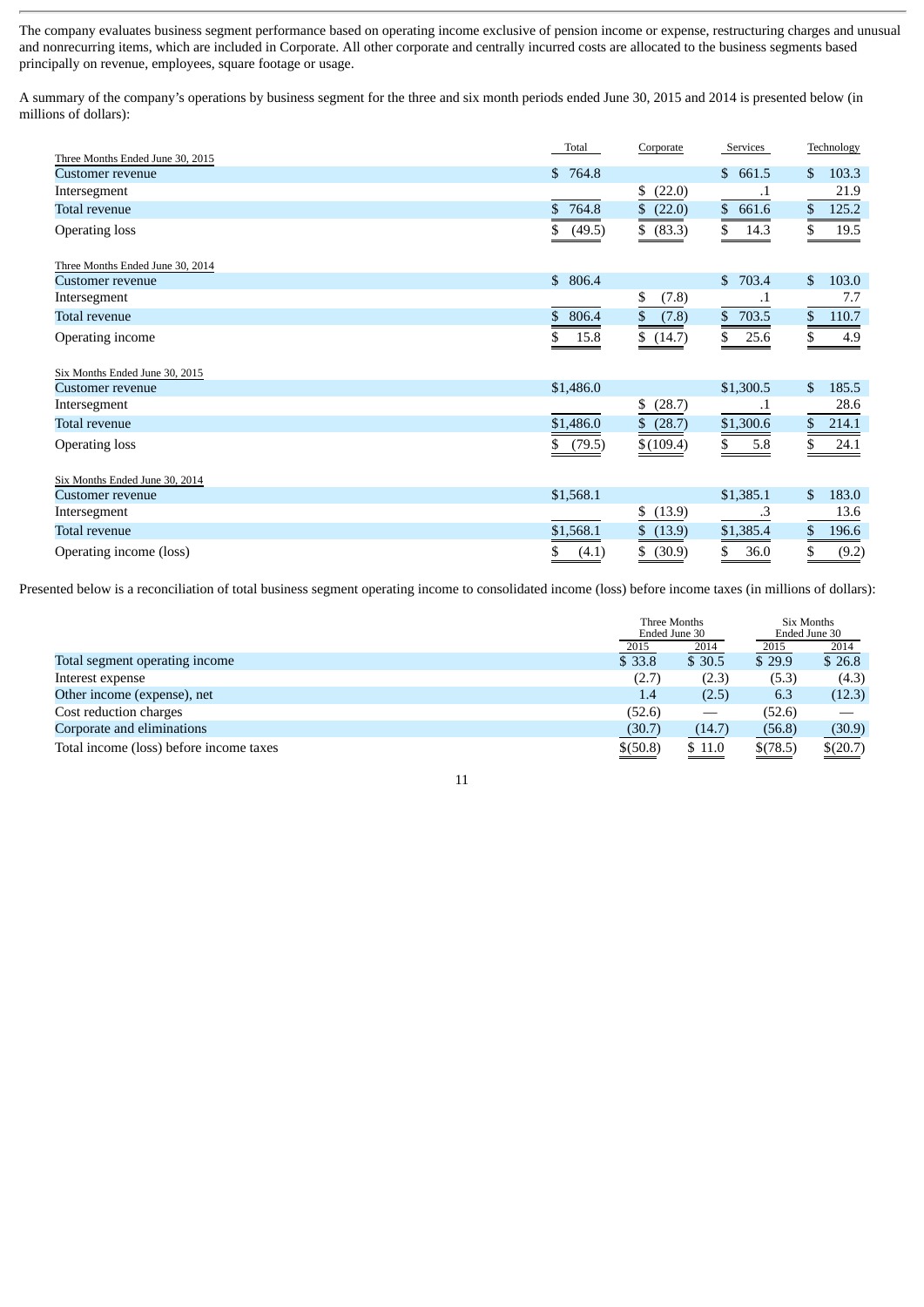Customer revenue by classes of similar products or services, by segment, is presented below (in millions of dollars):

|                                          |         | Three Months<br>Ended June 30 |           | Six Months<br>Ended June 30 |
|------------------------------------------|---------|-------------------------------|-----------|-----------------------------|
|                                          | 2015    | 2014                          | 2015      | 2014                        |
| <b>Services</b>                          |         |                               |           |                             |
| Cloud & infrastructure services          | \$387.7 | \$430.8                       | \$ 766.1  | \$850.2                     |
| <b>Application services</b>              | 217.5   | 205.1                         | 419.9     | 401.3                       |
| Business processing outsourcing services | 56.3    | 67.5                          | 114.5     | 133.6                       |
|                                          | 661.5   | 703.4                         | 1,300.5   | 1,385.1                     |
| Technology                               | 103.3   | 103.0                         | 185.5     | 183.0                       |
| Total                                    | \$764.8 | \$806.4                       | \$1,486.0 | \$1,568.1                   |
|                                          |         |                               |           |                             |

Geographic information about the company's revenue, which is principally based on location of the selling organization, is presented below (in millions of dollars):

|                      |         | Three Months<br>Ended June 30 |             | Six Months<br>Ended June 30 |  |  |
|----------------------|---------|-------------------------------|-------------|-----------------------------|--|--|
|                      | 2015    | 2014                          | 2015        | 2014                        |  |  |
| <b>United States</b> | \$383.9 | \$308.4                       | 725.9<br>\$ | 619.7                       |  |  |
| United Kingdom       | 83.6    | 126.6                         | 171.5       | 222.9                       |  |  |
| Other international  | 297.3   | 371.4                         | 588.6       | 725.5                       |  |  |
| Total                | \$764.8 | \$806.4                       | \$1,486.0   | \$1,568.1                   |  |  |

g. Accumulated Other Comprehensive Income. Accumulated other comprehensive loss as of December 31, 2014 and June 30, 2015 is as follows (in millions of dollars):

|                                                                  | Total       | Translation<br>Adjustments | Postretirement<br>Plans |
|------------------------------------------------------------------|-------------|----------------------------|-------------------------|
| Balance at December 31, 2014                                     | \$(4,113.4) | (737.8)                    | (3,375.6)               |
| Other comprehensive income before reclassifications              | (10.0)      | (15.4)                     | 5.4                     |
| Amounts reclassified from accumulated other comprehensive income | 90.8        |                            | 90.8                    |
| Current period other comprehensive income                        | 80.8        | (15.4)                     | 96.2                    |
| Balance at June 30, 2015                                         | \$(4,032.6) | (753.2)                    | (3,279.4)               |

Amounts related to postretirement plans not reclassified in their entirety out of accumulated other comprehensive income for the three and six months ended June 30, 2015 and 2014 were as follows (in millions of dollars):

|                     |                  | Three Months Ended June 30 |       | Six Months Ended June 30 |
|---------------------|------------------|----------------------------|-------|--------------------------|
|                     | 2015             | 2014                       | 2015  | 2014                     |
| Amortization of:    |                  |                            |       |                          |
| Prior service cost* | $^{7.71}$<br>\$. | S                          | (1.5) |                          |
| Actuarial losses*   | 47.0             | 37.3                       | 95.3  | 75.3                     |
| Curtailment gain*   |                  | (6)                        |       | (.6)                     |
| Total before tax    | 46.3             | 36.8                       | 93.8  | 74.8                     |
| Income tax benefit  |                  | (1.5)                      | (3.0) | (2.9)                    |
| Net of tax          | 45.6             | 35.3                       | 90.8  | 71.9                     |
|                     |                  |                            |       |                          |

\* These items are included in net periodic postretirement cost (see note (c)).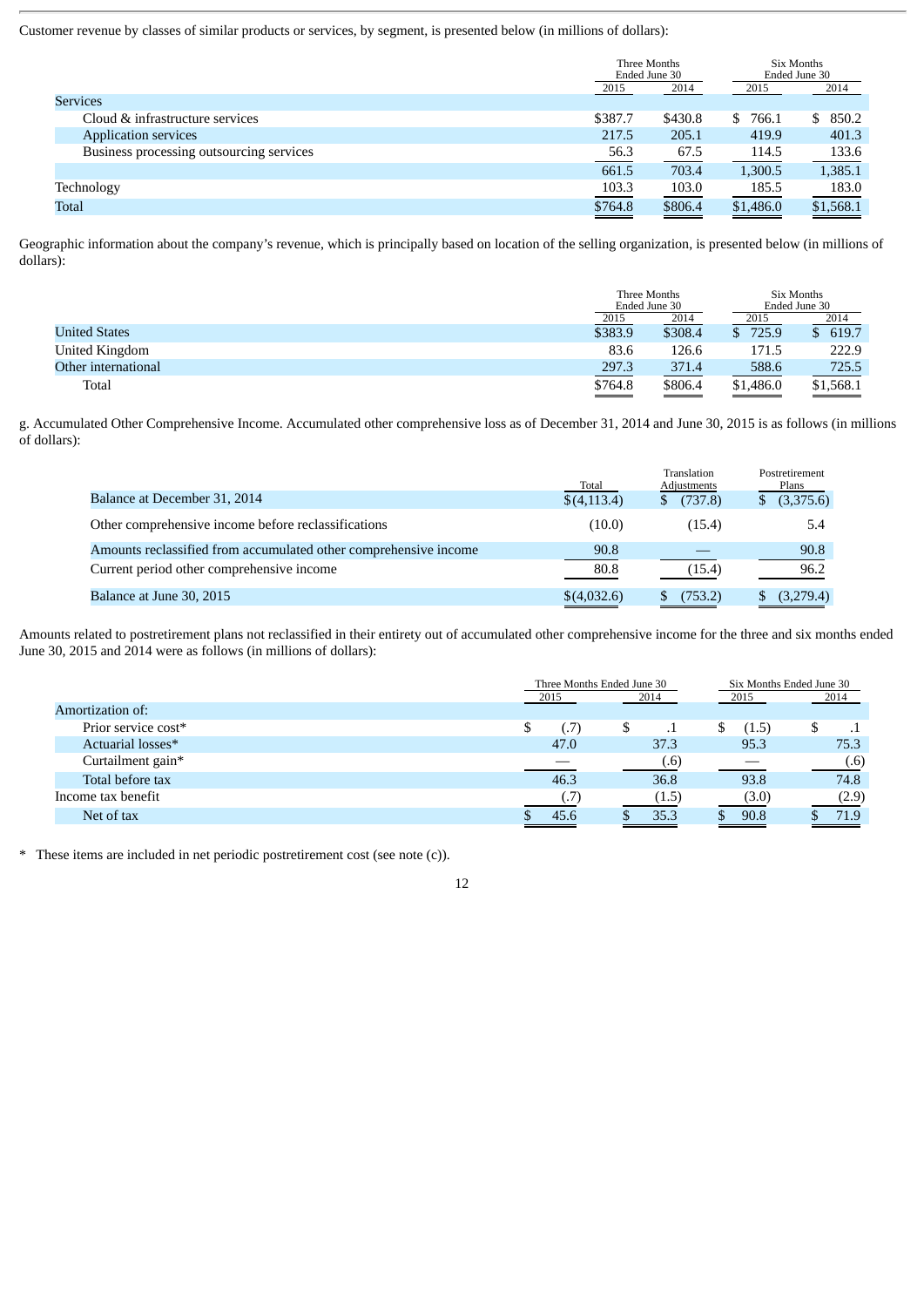Noncontrolling interests as of December 31, 2014 and June 30, 2015 are as follows (in millions of dollars):

|                                |    | Noncontrolling<br>Interests |
|--------------------------------|----|-----------------------------|
| Balance at December 31, 2014   | \$ | 7.6                         |
| Net income                     |    | 4.5                         |
| <b>Translation adjustments</b> |    | .9                          |
| Postretirement plans           |    | 2.6                         |
| Balance at June 30, 2015       | S  | 15.6                        |

h. Supplemental Cash Flow Information. Cash paid, net of refunds, during the six months ended June 30, 2015 and 2014 for income taxes was \$43.6 million and \$42.8 million, respectively.

Cash paid during the six months ended June 30, 2015 and 2014 for interest was \$6.9 million and \$6.6 million, respectively.

i. Commitments and Contingencies. There are various lawsuits, claims, investigations and proceedings that have been brought or asserted against the company, which arise in the ordinary course of business, including actions with respect to commercial and government contracts, labor and employment, employee benefits, environmental matters, intellectual property, and non-income tax and employment compensation in Brazil. The company records a provision for these matters when it is both probable that a liability has been incurred and the amount of the loss can be reasonably estimated. Any provisions are reviewed at least quarterly and are adjusted to reflect the impact and status of settlements, rulings, advice of counsel and other information and events pertinent to a particular matter.

The company believes that it has valid defenses with respect to legal matters pending against it. Based on its experience, the company also believes that the damage amounts claimed in the lawsuits disclosed below are not a meaningful indicator of the company's potential liability. Litigation is inherently unpredictable, however, and it is possible that the company's results of operations or cash flow could be materially affected in any particular period by the resolution of one or more of the legal matters pending against it.

In April 2007, the Ministry of Justice of Belgium sued Unisys Belgium SA-NV, a Unisys subsidiary (Unisys Belgium), in the Court of First Instance of Brussels. The Belgian government had engaged the company to design and develop software for a computerized system to be used to manage the Belgian court system. The Belgian State terminated the contract and in its lawsuit has alleged that the termination was justified because Unisys Belgium failed to deliver satisfactory software in a timely manner. It claims damages of approximately 28 million Euros. Unisys Belgium filed its defense and counterclaim in April 2008, in the amount of approximately 18.5 million Euros. The company believes it has valid defenses to the claims and contends that the Belgian State's termination of the contract was unjustified.

The company's Brazilian operations, along with those of many other companies doing business in Brazil, are involved in various litigation matters, including numerous governmental assessments related to indirect and other taxes, as well as disputes associated with former employees and contract labor. The taxrelated matters pertain to value added taxes, customs, duties, sales and other non-income related tax exposures. The labor-related matters include claims related to compensation matters. The company believes that appropriate accruals have been established for such matters based on information currently available. At June 30, 2015, excluding those matters that have been assessed by management as being remote as to the likelihood of ultimately resulting in a loss, the amount related to unreserved tax-related matters, inclusive of any related interest, is estimated to be up to approximately \$115 million.

The company has been involved in a matter arising from the sale of its Health Information Management (HIM) business to Molina Information Systems, LLC (Molina) under a 2010 Asset Purchase Agreement (APA). The HIM business provided system solutions and services to state governments, including the state of Idaho, for administering Medicaid programs. In August 2012, Molina sued the company in Federal District Court in Delaware alleging breaches of contract, negligent misrepresentation and intentional misrepresentation with respect to the APA and the Medicaid contract with Idaho. Molina sought compensatory damages, punitive damages, lost profits, indemnification, and declaratory relief. Molina alleged losses of approximately \$35 million in the complaint. In June 2013, the District Court granted the company's motion to dismiss the complaint and allowed Molina to replead certain claims and file an amended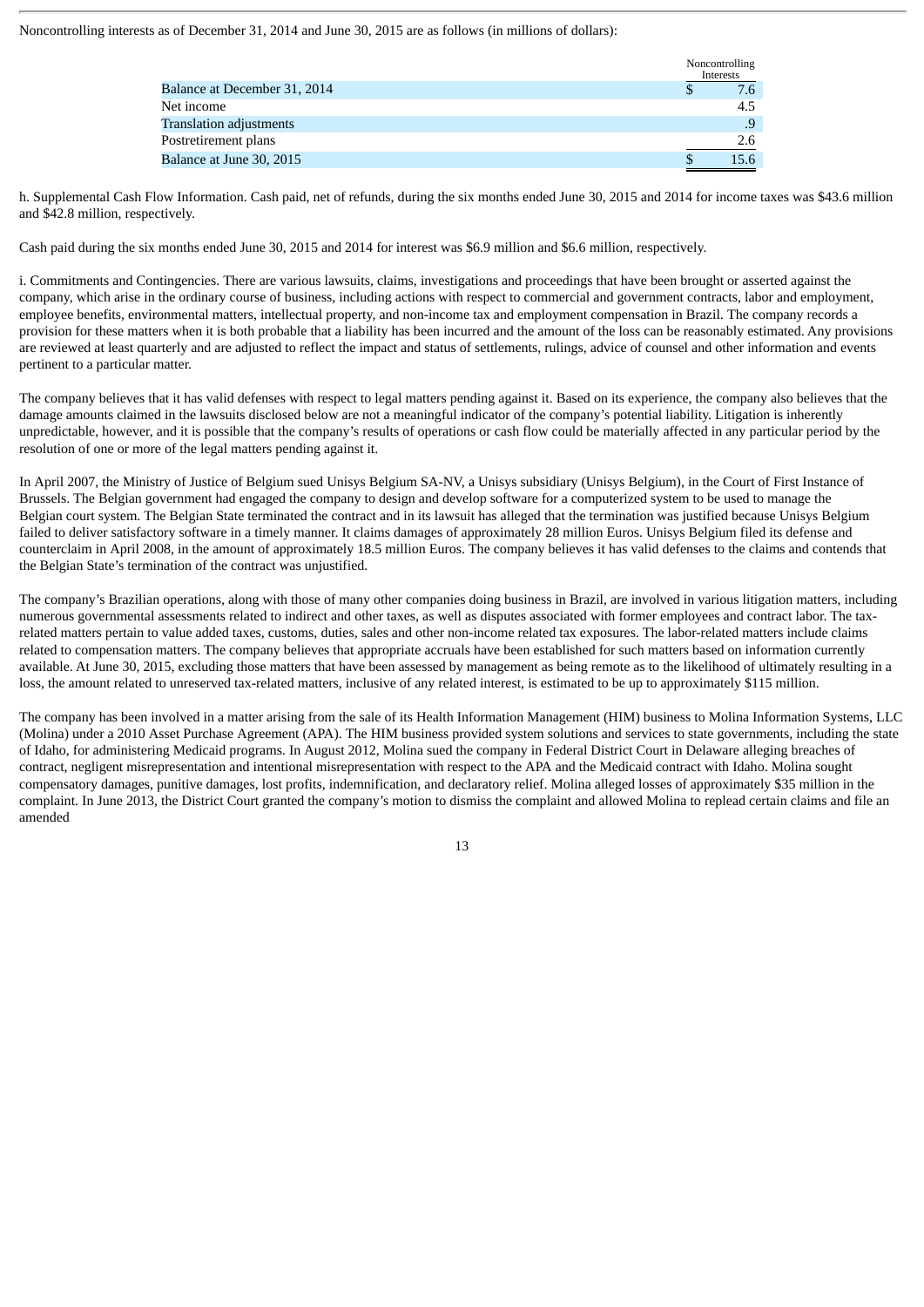complaint. In August 2013, Molina filed an amended complaint. The company filed a motion to dismiss the amended complaint. On September 2, 2014, the District Court granted the company's motion to dismiss the negligent misrepresentation claim, but denied the company's motion with respect to Molina's intentional misrepresentation and breach of contract claims. The litigation continues on the remaining claims.

On June 26, 2014, the State of Louisiana filed a Petition for Damages against, among other defendants, the company and Molina Information Systems, LLC, in the Parish of East Baton Rouge, 19th Judicial District. The State alleges that between 1989 and 2012 the defendants, each acting successively as the State's Medicaid fiscal intermediary, utilized an incorrect reimbursement formula for the payment of pharmaceutical claims causing the State to pay excessive amounts for prescription drugs. The company believes that it has valid defenses to Louisiana's claims and is asserting them in the pending litigation.

With respect to the specific legal proceedings and claims described above, except as otherwise noted, either (i) the amount or range of possible losses in excess of amounts accrued, if any, is not reasonably estimable or (ii) the company believes that the amount or range of possible losses in excess of amounts accrued that are estimable would not be material.

Litigation is inherently unpredictable and unfavorable resolutions could occur. Accordingly, it is possible that an adverse outcome from such matters could exceed the amounts accrued in an amount that could be material to the company's financial condition, results of operations and cash flows in any particular reporting period.

Notwithstanding that the ultimate results of the lawsuits, claims, investigations and proceedings that have been brought or asserted against the company are not currently determinable, the company believes that at June 30, 2015, it has adequate provisions for any such matters.

j. Income Taxes. Accounting rules governing income taxes require that deferred tax assets and liabilities be recognized using enacted tax rates for the effect of temporary differences between the book and tax bases of recorded assets and liabilities. These rules also require that deferred tax assets be reduced by a valuation allowance if it is more likely than not that some portion or the entire deferred tax asset will not be realized.

The company evaluates the realizability of its deferred tax assets by assessing its valuation allowance and by adjusting the amount of such allowance, if necessary. The factors used to assess the likelihood of realization are the company's historical profitability, forecast of future taxable income and available tax-planning strategies that could be implemented to realize the net deferred tax assets. The company uses tax-planning strategies to realize or renew net deferred tax assets to avoid the potential loss of future tax benefits.

A full valuation allowance is currently maintained for all U.S. and certain foreign deferred tax assets in excess of deferred tax liabilities. The company will record a tax provision or benefit for those international subsidiaries that do not have a full valuation allowance against their net deferred tax assets. Any profit or loss recorded for the company's U.S. operations will have no provision or benefit associated with it due to full valuation allowance, except with respect to refundable tax credits and withholding taxes not creditable against future taxable income. As a result, the company's provision or benefit for taxes may vary significantly depending on the geographic distribution of income.

k. Foreign Currency Translation. In January of 2014, the Venezuelan government announced that the exchange rate to be applied to the settlement of certain transactions, including foreign investments and royalties would be changed to the Complementary System of Foreign Currency Administration (SICAD I) auction rate. As a result, the company changed the exchange rate used to remeasure its Venezuelan subsidiary's financial statements in U.S. dollars from the official rate of 6.3 bolivars to the SICAD I rate.

In February 2015, the Venezuelan government merged two supplementary foreign currency exchange systems, SICAD I and SICAD II, into a single mechanism called SICAD. The company believes that using the SICAD exchange rate is economically representative of what it might expect to receive in a dividend transaction.

At June 30, 2015, the company's operations in Venezuela had net monetary assets denominated in local currency of approximately \$7 million. As indicated above, the SICAD exchange rate is determined by periodic auctions and, therefore, the potential exists for it to change significantly in future quarters.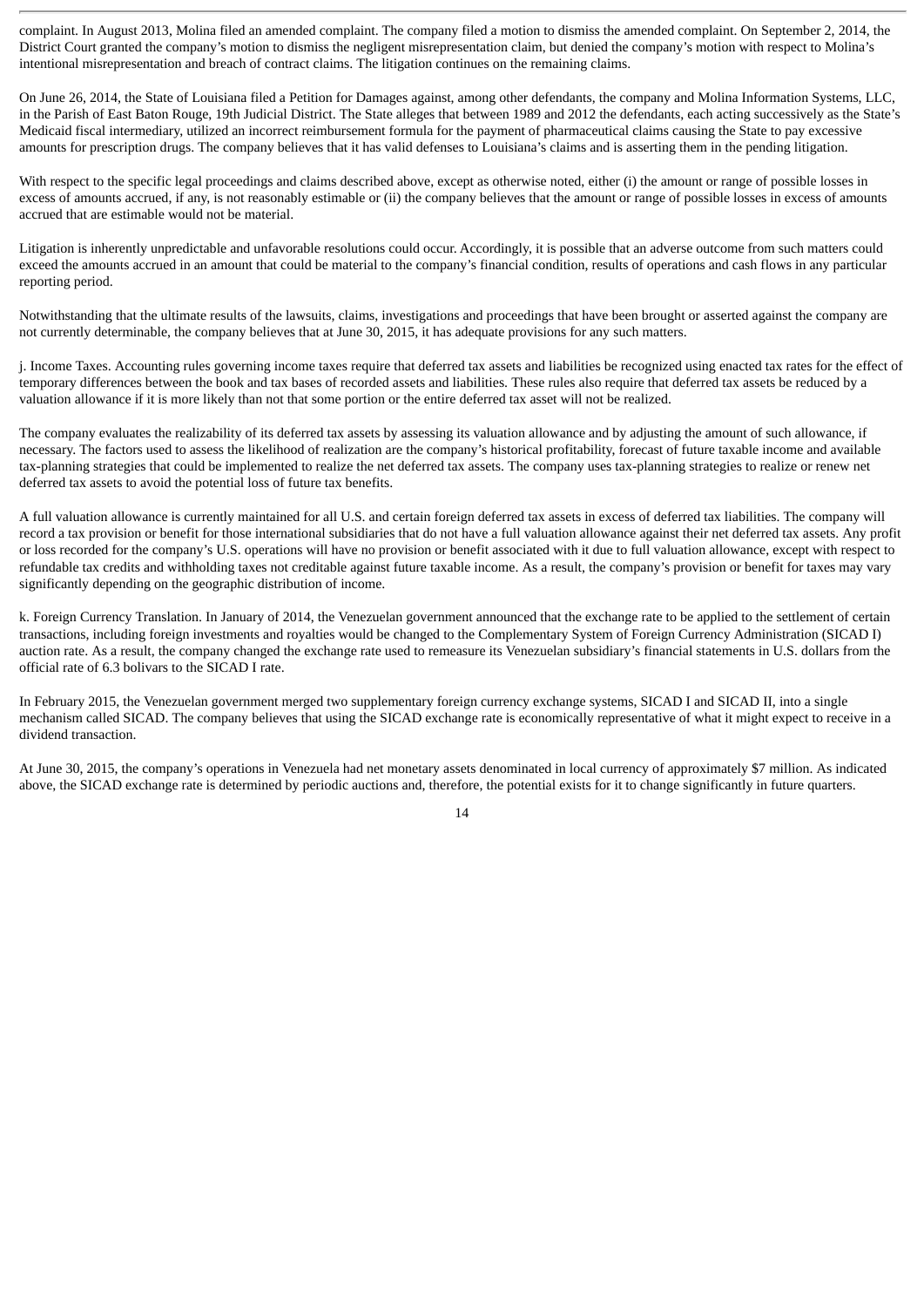Additionally, the Venezuelan government may make further changes or introduce new exchange rate mechanisms which could result in further changes in the exchange rate used by the company to remeasure its Venezuelan subsidiary's financial statements in U.S. dollars.

l. Stockholder's Equity. On March 1, 2014, all of the outstanding shares of 6.25% mandatory convertible preferred stock (2,587,400 shares) were automatically converted (in accordance with its terms) into 6,912,756 shares of the company's common stock. Because March 1, 2014 was not a business day, the mandatory conversion was effected on Monday, March 3, 2014.

m. Accounting Standards. In May of 2014, the Financial Accounting Standards Board issued a new revenue recognition standard entitled "Revenue from Contracts with Customers." The objective of the standard is to establish the principles that an entity shall apply to report useful information to users of financial statements about the nature, amount, timing, and uncertainty of revenue and cash flows from a contract with a customer. The standard is effective for annual reporting periods beginning after December 15, 2016, which for the company is January 1, 2017. Earlier application is not permitted. The standard allows for either "full retrospective" adoption, meaning the standard is applied to all periods presented, or "modified retrospective" adoption, meaning the standard is applied only to the most current period presented in the financial statements. The company is currently assessing which method it will choose for adoption, and is evaluating the impact of the adoption on its consolidated results of operations and financial position.

Item 2. Management's Discussion and Analysis of Financial Condition and Results of Operations.

## **MANAGEMENT'S DISCUSSION AND ANALYSIS OF FINANCIAL CONDITION AND RESULTS OF OPERATIONS**

#### **Overview**

In April 2015, in connection with organizational initiatives to create a more competitive cost structure and rebalance the company's global skill set, the company announced a plan to incur pretax restructuring charges estimated at approximately \$300 million over the next several quarters. The company expects to generate annualized cost savings of approximately \$200 million from this program by the end of 2016.

During the three months ended June 30, 2015, the company recognized pretax charges of \$52.6 million in connection with this plan, principally related to a reduction in employees. The charges related to workforce reductions were \$42.5 million, principally related to severance costs, and were comprised of: (a) charges of \$25.4 million for 530 employees in the U.S. and (b) charges of \$17.1 million for 413 employees outside the U.S. In addition, the company recorded pretax charges of \$10.1 million related to asset impairments and other expenses related to the cost reduction effort.

The pretax charges were recorded in the following statement of income classifications: cost of revenue – services, \$13.3 million; cost of revenue – technology, \$.1 million; selling, general and administrative expenses, \$27.5 million; and research and development expenses, \$11.7 million.

The company's results in the first half of 2015 were impacted by the charges referred to above as well as the negative impact of foreign currency fluctuations. The company reported a first half 2015 net loss attributable to Unisys Corporation common shareholders of \$101.4 million, or a loss of \$2.03 per diluted share, compared with first half 2014 net loss attributable to Unisys Corporation common shareholders of \$65.6 million, or \$1.35 per diluted share. The first half of 2015 includes after tax cost reduction charges (discussed above) of \$48.6 million, or \$.97 per diluted share.

Revenue for the six months ended June 30, 2015 declined 5 percent to \$1,486.0 million compared with \$1,568.1 million for the six months ended June 30, 2014, principally due to an 8-percentage-point negative impact of foreign currency fluctuations.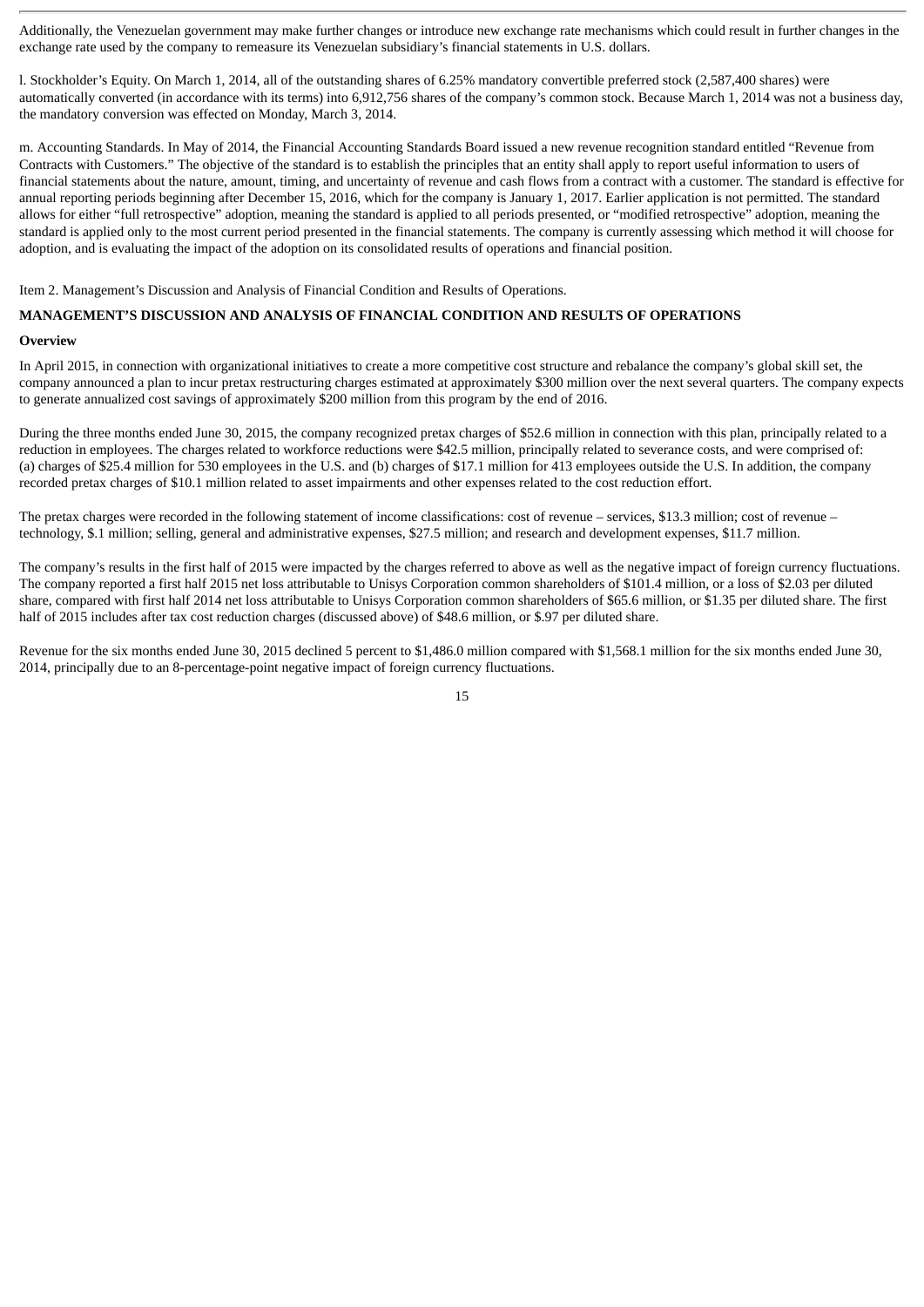#### **Results of operations**

#### *Company results*

#### *Three months ended June 30, 2015 compared with the three months ended June 30, 2014*

Revenue for the quarter ended June 30, 2015 was \$764.8 million compared with \$806.4 million for the second quarter of 2014, a decrease of 5% from the prior year. Foreign currency fluctuations had a 9-percentage-point negative impact on revenue in the current period compared with the year-ago period.

Services revenue decreased 6% and Technology revenue was flat in the current quarter compared with the year-ago period. U.S. revenue increased 24% in the second quarter compared with the year-ago period, principally due to an increase in Technology revenue. International revenue decreased 24% in the current quarter due to declines in all regions. Foreign currency had a 14-percentage-point negative impact on international revenue in the three months ended June 30, 2015 compared with the three months ended June 30, 2014.

Total gross profit margin was 16.3% in the three months ended June 30, 2015 compared with 20.5% in the three months ended June 30, 2014. The decline was due to the cost reduction charges of \$13.4 million, higher pension expense of \$7.0 million as well as lower margins in both the Technology and Services segments.

Selling, general and administrative expense in the three months ended June 30, 2015 was \$145.4 million (19.0% of revenue) compared with \$133.6 million (16.6% of revenue) in the year-ago period. The increase principally reflects cost reduction charges of \$27.5 million. Before these charges, selling, general and administrative expenses declined.

Research and development (R&D) expenses in the second quarter of 2015 were \$28.4 million compared with \$15.8 million in the second quarter of 2014. The increase principally reflects the cost reduction charges of \$11.7 million.

For the second quarter of 2015, the company reported an operating loss of \$49.5 million compared with an operating profit of \$15.8 million in the second quarter of 2014. The current year loss principally reflects the cost reduction charges of \$52.6 million as well as higher pension expense.

For the three months ended June 30, 2015, pension expense was \$26.4 million compared with pension expense of \$17.9 million for the three months ended June 30, 2014. For the full year 2015, the company expects to recognize pension expense of approximately \$109 million compared with \$73.8 million for the full year of 2014. The company records pension income or expense, as well as other employee-related costs such as payroll taxes and medical insurance costs, in operating income in the following income statement categories: cost of revenue; selling, general and administrative expenses; and research and development expenses. The amount allocated to each category is principally based on where the salaries of active employees are charged.

Interest expense for the three months ended June 30, 2015 was \$2.7 million compared with \$2.3 million for the three months ended June 30, 2014.

Other income (expense), net was income of \$1.4 million in the second quarter of 2015 compared with expense of \$2.5 million in 2014. Included in the second quarter of 2015 and 2014 were foreign exchange gains of \$2.9 million and foreign exchange losses of \$4.0 million, respectively.

The loss before income taxes for the three months ended June 30, 2015 was \$50.8 million compared with income of \$11.0 million for the three months ended June 30, 2014. The current year loss principally reflects the cost reduction charges of \$52.6 million as well as higher pension expense. The provision for income taxes was \$5.1 million in the current quarter compared with \$19.9 million in the year-ago period As discussed in note (j) of the Notes to Consolidated Financial Statements, the company evaluates quarterly the realizability of its deferred tax assets by assessing its valuation allowance and by adjusting the amount of such allowance, if necessary. The company records a tax provision or benefit for those international subsidiaries that do not have a full valuation allowance against their net deferred tax assets. Any profit or loss recorded for the company's U.S. operations has no provision or benefit associated with it due to a full valuation allowance. As a result, the company's provision or benefit for taxes may vary significantly quarter to quarter depending on the geographic distribution of income.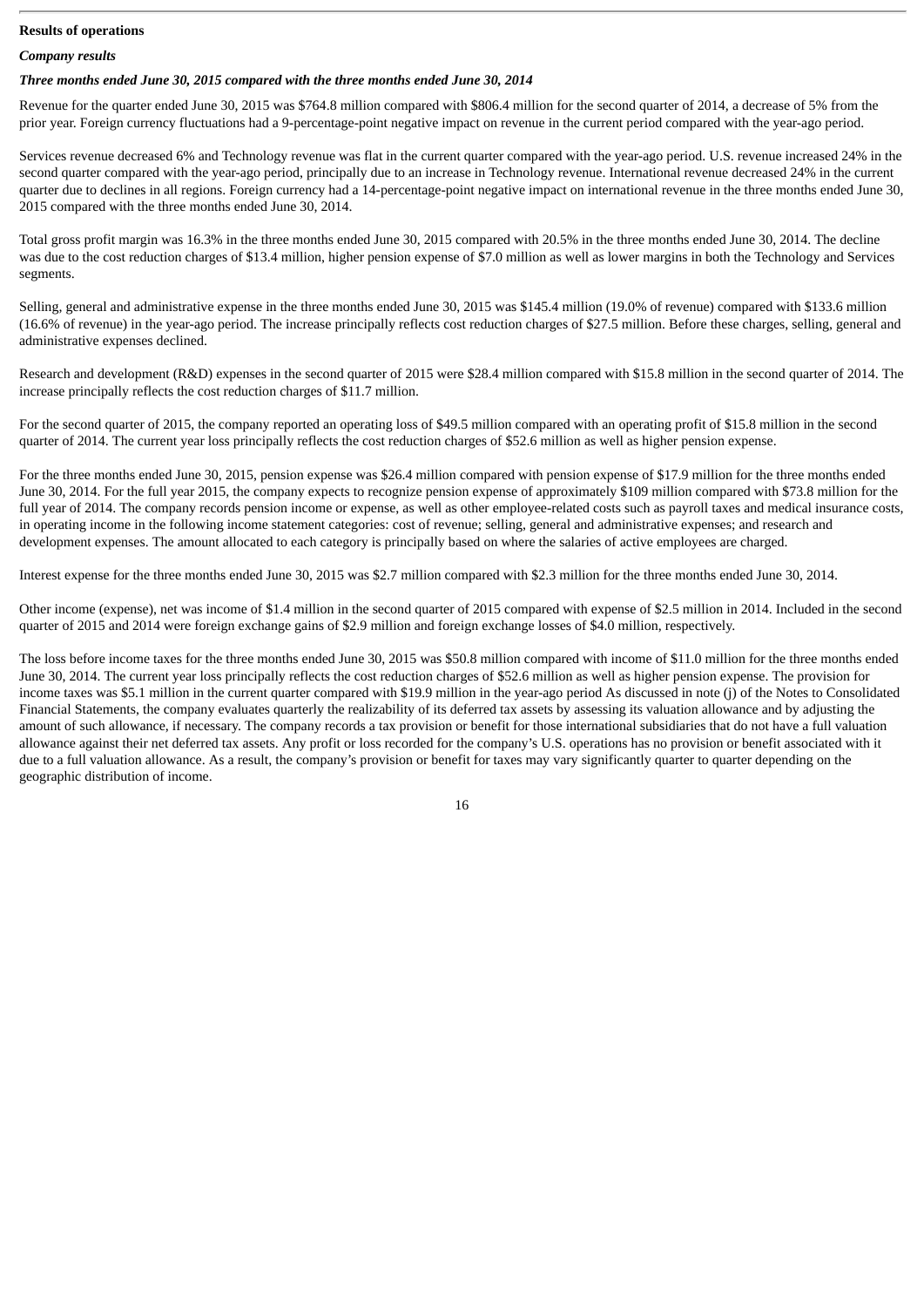The net loss attributable to Unisys Corporation common shareholders for the three months ended June 30, 2015 was \$58.2 million, or a loss of \$1.17 per diluted share, compared with net loss attributable to Unisys Corporation common shareholders of \$12.1 million, or \$.24 per diluted share, for the three months ended June 30, 2014. The current year loss principally reflects the cost reduction charges of \$48.6 million as well as higher pension expense.

#### *Six months ended June 30, 2015 compared with the six months ended June 30, 2014*

Revenue for the six months ended June 30, 2015 was \$1,486.0 million compared with \$1,568.1 million for the six months ended June 30, 2014, a decline of 5%. Foreign currency fluctuations had an 8-percentage-point negative impact on revenue in the current period compared with the year-ago period.

Services revenue decreased 6% and Technology revenue increased 1% in the first half of 2015 compared with the year-ago period. U.S. revenue increased 17% in the first half of 2015 compared with the year-ago period, principally due to an increase in Technology revenue. International revenue decreased 20% in the current period due to declines in all regions. Foreign currency had a 12-percentage-point negative impact on international revenue in the six months ended June 30, 2015 compared with the six months ended June 30, 2014.

Total gross profit margin was 16.2% in the six months ended June 30, 2015 compared with 19.0% in the six months ended June 30, 2014. The decline was due to the cost reduction charges of \$13.4 million, higher pension expense of \$13.7 million as well as lower margins in the Services segment.

Selling, general and administrative expense in the six months ended June 30, 2015 was \$274.2 million (18.5% of revenue) compared with \$272.1 million (17.4% of revenue) in the year-ago period. The current period includes cost reduction charges of \$27.5 million. Before these charges, selling, general and administrative expenses declined.

Research and development (R&D) expenses in the first half of 2015 were \$46.6 million compared with \$30.2 million in the first half of 2014. The increase principally reflects the cost reduction charges of \$11.7 million.

For the first half of 2015, the company reported an operating loss of \$79.5 million compared with an operating loss of \$4.1 million in the first half of 2014. The current year loss principally reflects the cost reduction charges of \$52.6 million as well as higher pension expense.

For the six months ended June 30, 2015, pension expense was \$54.3 million compared with pension expense of \$37.4 million for the six months ended June 30, 2014.

Interest expense for the six months ended June 30, 2015 was \$5.3 million compared with \$4.3 million for the six months ended June 30, 2014.

Other income (expense), net was income of \$6.3 million in the first half of 2015 compared with expense of \$12.3 million in 2014. Included in the first half of 2015 and 2014 were foreign exchange gains of \$6.3 million and foreign exchange losses of \$13.1 million, respectively.

Income before income taxes for the six months ended June 30, 2015 was a loss of \$78.5 million compared with a loss of \$20.7 million for the six months ended June 30, 2014. The current period loss principally reflects the cost reduction charges of \$52.6 million as well as higher pension expense. The provision for income taxes was \$18.4 million in the current period compared with \$35.9 million in the year-ago period.

#### *Segment results*

Effective January 1, 2015, the company changed the grouping of certain of its classes of products and services. As a result, certain revenue (principally company technology products) previously reported in the company's Services segment is now reported in its Technology segment. As a result, prior-periods segment revenue and cost of sales, as well as customer revenue by classes of similar products and services, have been reclassified to conform to the currentyear period.

The company has two business segments: Services and Technology. Revenue classifications within the Services segment are as follows:

• Cloud & infrastructure services. This represents revenue from work the company performs in the data center and cloud area, technology consulting and technology-based systems integration projects, as well as global service desks and global field services.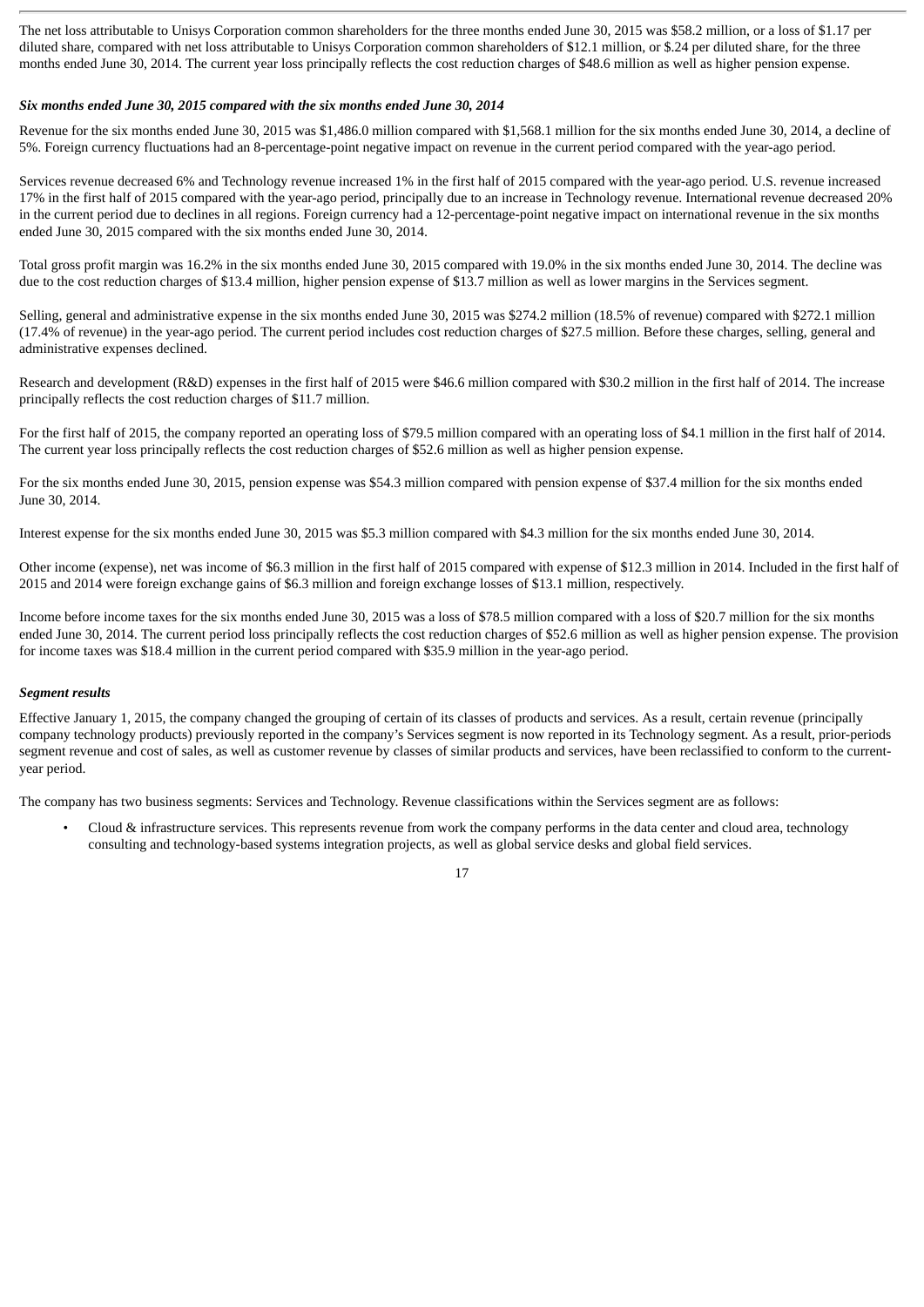- Application services. This represents revenue from application managed services and application development, maintenance and support work.
- Business processing outsourcing services. This represents revenue from the management of clients' specific business processes.

The accounting policies of each business segment are the same as those followed by the company as a whole. Intersegment sales and transfers are priced as if the sales or transfers were to third parties. Accordingly, the Technology segment recognizes intersegment revenue and manufacturing profit on hardware and software shipments to customers under Services contracts. The Services segment, in turn, recognizes customer revenue and marketing profits on such shipments of company hardware and software to customers. The Services segment also includes the sale of hardware and software products sourced from third parties that are sold to customers through the company's Services channels. In the company's consolidated statements of income, the manufacturing costs of products sourced from the Technology segment and sold to Services customers are reported in cost of revenue for Services.

Also included in the Technology segment's sales and operating profit are sales of hardware and software sold to the Services segment for internal use in Services engagements. The amount of such profit included in operating income of the Technology segment for the three months ended June 30, 2015 and 2014 was \$6.0 million and zero, respectively. The amount for the six months ended June 30, 2015 and 2014 was \$7.5 million and \$.4 million, respectively. The profit on these transactions is eliminated in Corporate.

The company evaluates business segment performance based on operating income exclusive of pension income or expense, restructuring charges and unusual and nonrecurring items, which are included in Corporate. All other corporate and centrally incurred costs are allocated to the business segments based principally on revenue, employees, square footage or usage.

#### *Three months ended June 30, 2015 compared with the three months ended June 30, 2014*

Information by business segment is presented below (in millions of dollars):

|                                  | Total     |   | Eliminations | Services |     | Technology |
|----------------------------------|-----------|---|--------------|----------|-----|------------|
| Three Months Ended June 30, 2015 |           |   |              |          |     |            |
| Customer revenue                 | \$764.8   |   |              | \$661.5  | \$. | 103.3      |
| Intersegment                     |           | S | (22.0)       |          |     | 21.9       |
| <b>Total revenue</b>             | \$764.8   |   | (22.0)       | \$661.6  | \$. | 125.2      |
| Gross profit percent             | 16.3%     |   |              | 15.7%    |     | 43.9%      |
| Operating profit (loss) percent  | $(6.5)\%$ |   |              | 2.2%     |     | 15.6%      |
| Three Months Ended June 30, 2014 |           |   |              |          |     |            |
| Customer revenue                 | \$806.4   |   |              | \$703.4  | \$. | 103.0      |
| Intersegment                     |           | ሖ | (7.8)        |          |     | 7.7        |
| Total revenue                    | \$806.4   |   | (7.8)        | \$703.5  |     | 110.7      |
| Gross profit percent             | 20.5%     |   |              | 16.9%    |     | 49.8%      |
| Operating profit percent         | 2.0%      |   |              | 3.6%     |     | 4.3%       |

Gross profit percent and operating income percent are as a percent of total revenue.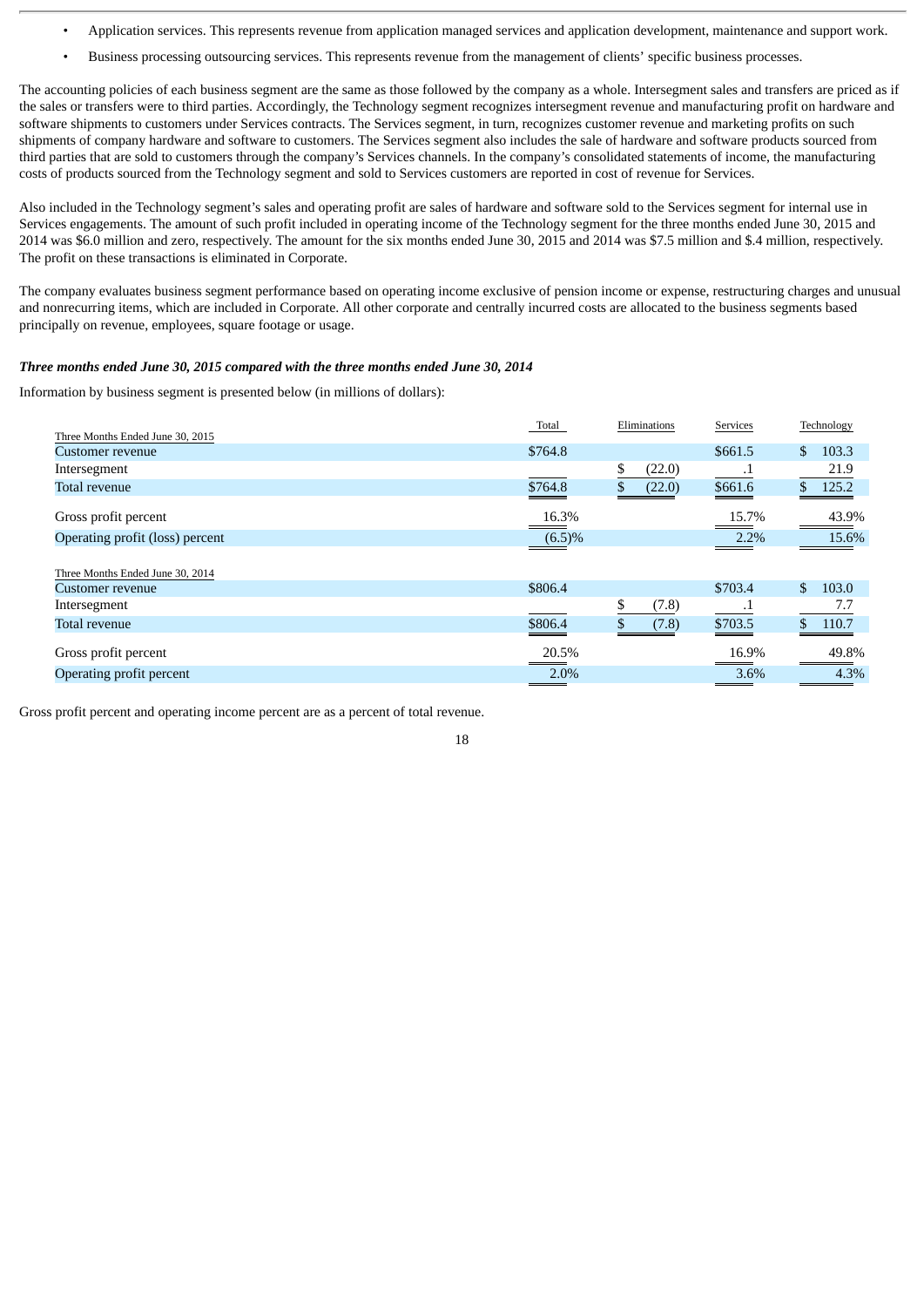Customer revenue by classes of similar products or services, by segment, is presented below (in millions of dollars):

|                                          |         | Three Months<br>Ended June 30<br>2014<br>2015 |            |  |
|------------------------------------------|---------|-----------------------------------------------|------------|--|
|                                          |         |                                               |            |  |
| <b>Services</b>                          |         |                                               |            |  |
| Cloud & infrastructure services          | \$387.7 | \$430.8                                       | $(10.0)\%$ |  |
| <b>Application services</b>              | 217.5   | 205.1                                         | $6.0\%$    |  |
| Business processing outsourcing services | 56.3    | 67.5                                          | $(16.6)\%$ |  |
|                                          | 661.5   | 703.4                                         | $(6.0)\%$  |  |
| Technology                               | 103.3   | 103.0                                         | .3%        |  |
|                                          | \$764.8 | \$806.4                                       | (5.2)%     |  |

In the Services segment, customer revenue was \$661.5 million for the three months ended June 30, 2015, down 6.0% from the three months ended June 30, 2014. Foreign currency translation had a 9 percentage-point negative impact on Services revenue in the current quarter compared with the year-ago period.

Revenue from cloud & infrastructure services was \$387.7 million in the June 2015 quarter down 10.0% compared with the June 2014 quarter. Foreign currency fluctuations had a 9-percentage-point negative impact on cloud & infrastructure services revenue in the current period compared with the year-ago period.

Application services revenue increased 6.0% for the three month period ended June 30, 2015 compared with the three month period ended June 30, 2014. New contract wins at the company's U.S. Federal business were a major contributor to the increase. Foreign currency fluctuations had a 10-percentage-point negative impact on application services revenue in the current period compared with the year-ago period.

Business processing outsourcing services revenue decreased 16.6% in the current quarter compared with the prior-year quarter. Foreign currency fluctuations had a 10-percentage-point negative impact on business processing outsourcing services revenue in the current period compared with the year-ago period.

Services gross profit was 15.7% in the second quarter of 2015 compared with 16.9% in the year-ago period. Services operating income percent was 2.2% in the three months ended June 30, 2015 compared with 3.6% in the three months ended June 30, 2014. Both gross profit and operating profit margins were impacted by start-up costs on new multi-year engagements, as well as lower project work in existing services accounts.

In the Technology segment, customer revenue increased .3% to \$103.3 million in the current quarter compared with \$103.0 million in the year-ago period. Foreign currency translation had a 10 percentage-point negative impact on Technology revenue in the current quarter compared with the year-ago period.

Technology gross profit was 43.9% in the current quarter compared with 49.8% in the year-ago quarter. Technology operating income percent was 15.6% in the three months ended June 30, 2015 compared with 4.3% in the three months ended June 30, 2014. The increase in operating profit percentage principally reflects reductions in selling, general and administrative expenses.

#### *Six months ended June 30, 2015 compared with the six months ended June 30, 2014*

Information by business segment is presented below (in millions of dollars):

|                                 | Total     |     | Eliminations | Services  | Technology  |
|---------------------------------|-----------|-----|--------------|-----------|-------------|
| Six Months Ended June 30, 2015  |           |     |              |           |             |
| Customer revenue                | \$1,486.0 |     |              | \$1,300.5 | \$<br>185.5 |
| Intersegment                    |           | \$  | (28.7)       |           | 28.6        |
| Total revenue                   | \$1,486.0 |     | (28.7)       | \$1,300.6 | 214.1       |
| Gross profit percent            | 16.2%     |     |              | 14.9%     | 46.3%       |
| Operating profit (loss) percent | $(5.3)\%$ |     |              | .4%       | 11.3%       |
|                                 |           |     |              |           |             |
| Six Months Ended June 30, 2014  |           |     |              |           |             |
| Customer revenue                | \$1,568.1 |     |              | \$1,385.1 | \$<br>183.0 |
| Intersegment                    |           | \$. | (13.9)       | .3        | 13.6        |
| Total revenue                   | \$1,568.1 |     | (13.9)       | \$1,385.4 | 196.6       |
| Gross profit percent            | 19.0%     |     |              | 16.3%     | 46.1%       |
| Operating profit (loss) percent | (.3)%     |     |              | 2.6%      | $(4.7)\%$   |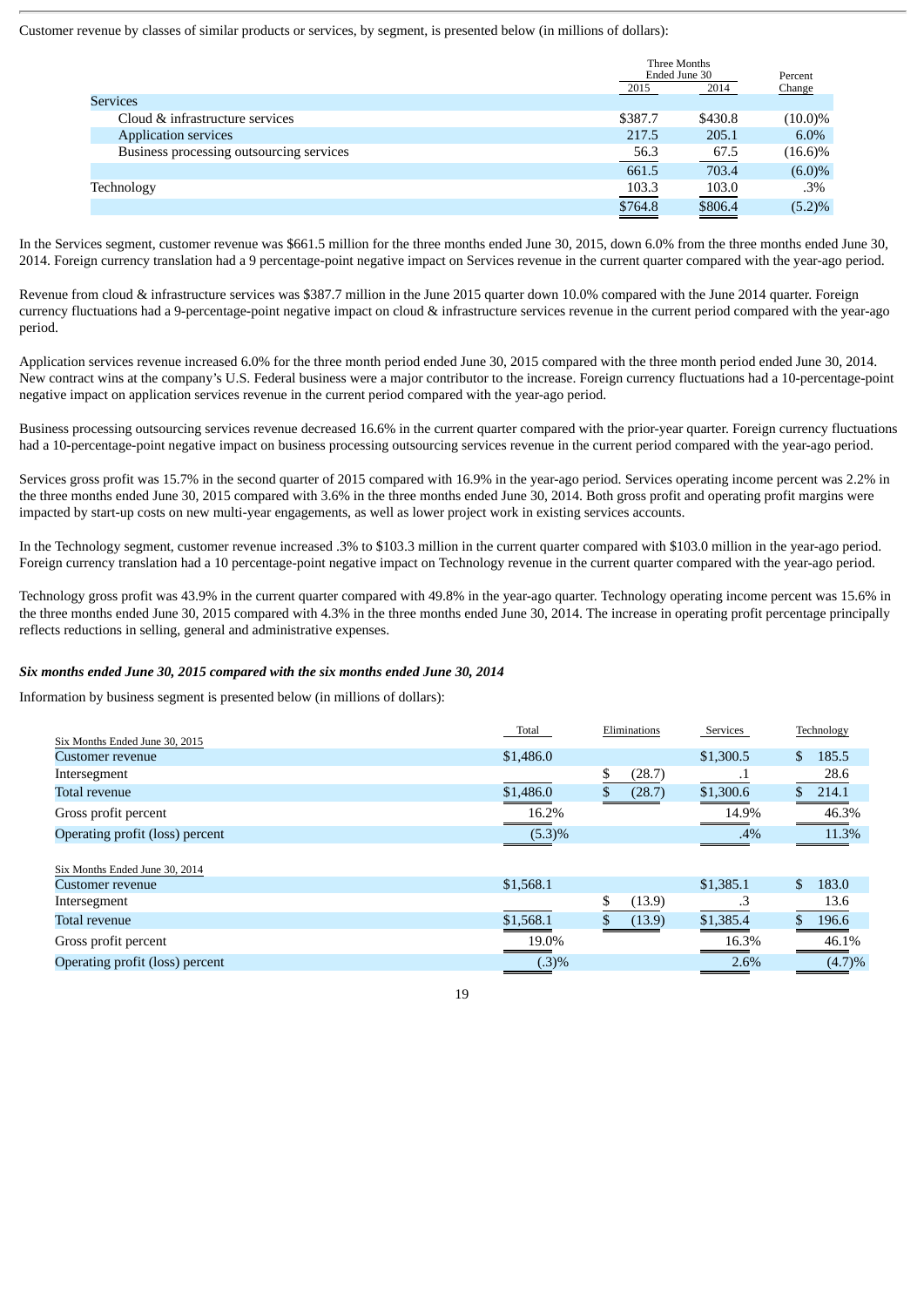Gross profit percent and operating income percent are as a percent of total revenue.

Customer revenue by classes of similar products or services, by segment, is presented below (in millions of dollars):

|                                          |             | Six Months<br>Ended June 30 |            |  |
|------------------------------------------|-------------|-----------------------------|------------|--|
|                                          | 2015        | 2014                        | Change     |  |
| <b>Services</b>                          |             |                             |            |  |
| Cloud & infrastructure services          | 766.1<br>S. | 850.2<br>\$                 | (9.9)%     |  |
| <b>Application services</b>              | 419.9       | 401.3                       | $4.6\%$    |  |
| Business processing outsourcing services | 114.5       | 133.6                       | $(14.3)\%$ |  |
|                                          | 1,300.5     | 1,385.1                     | (6.1)%     |  |
| Technology                               | 185.5       | 183.0                       | 1.4%       |  |
|                                          | \$1,486.0   | \$1,568.1                   | (5.2)%     |  |

In the Services segment, customer revenue was \$1,300.5 million for the six months ended June 30, 2015, down 6.1% from the six months ended June 30, 2014. Foreign currency translation had an 8 percentage-point negative impact on Services revenue in the current period compared with the year-ago period.

Revenue from cloud & infrastructure services was \$766.1 million for the six months ended June 2015, down 9.9% compared with the year-ago period. Foreign currency fluctuations had a 7-percentage-point negative impact on cloud & infrastructure services revenue in the current period compared with the year-ago period.

Application services revenue increased 4.6% for the six month period ended June 30, 2015 compared with the six month period ended June 30, 2014. New contract wins at the company's U.S. Federal business were a major contributor to the increase. Foreign currency fluctuations had an 8-percentage-point negative impact on application services revenue in the current period compared with the year-ago period.

Business processing outsourcing services revenue decreased 14.3% in the current period compared with the prior-year period. Foreign currency fluctuations had an 8-percentage-point negative impact on business processing outsourcing services revenue in the current period compared with the year-ago period.

Services gross profit was 14.9% in the first half of 2015 compared with 16.3% in the year-ago period. Services operating income percent was .4% in the six months ended June 30, 2015 compared with 2.6% in the six months ended June 30, 2014. Both gross profit and operating profit margins were impacted by start-up costs on new multi-year engagements, as well as lower project work in existing services accounts.

In the Technology segment, customer revenue increased 1.4% to \$185.5 million in the current period compared with \$183.0 million in the year-ago period. Foreign currency translation had a 10 percentage-point negative impact on Technology revenue in the current period compared with the year-ago period.

Technology gross profit was 46.3% in the current period compared with 46.1% in the year-ago period. Technology operating income (loss) percent was 11.3% in the six months ended June 30, 2015 compared with (4.7)% in the six months ended June 30, 2014. The increase in operating profit percentage principally reflects reductions in selling, general and administrative expenses.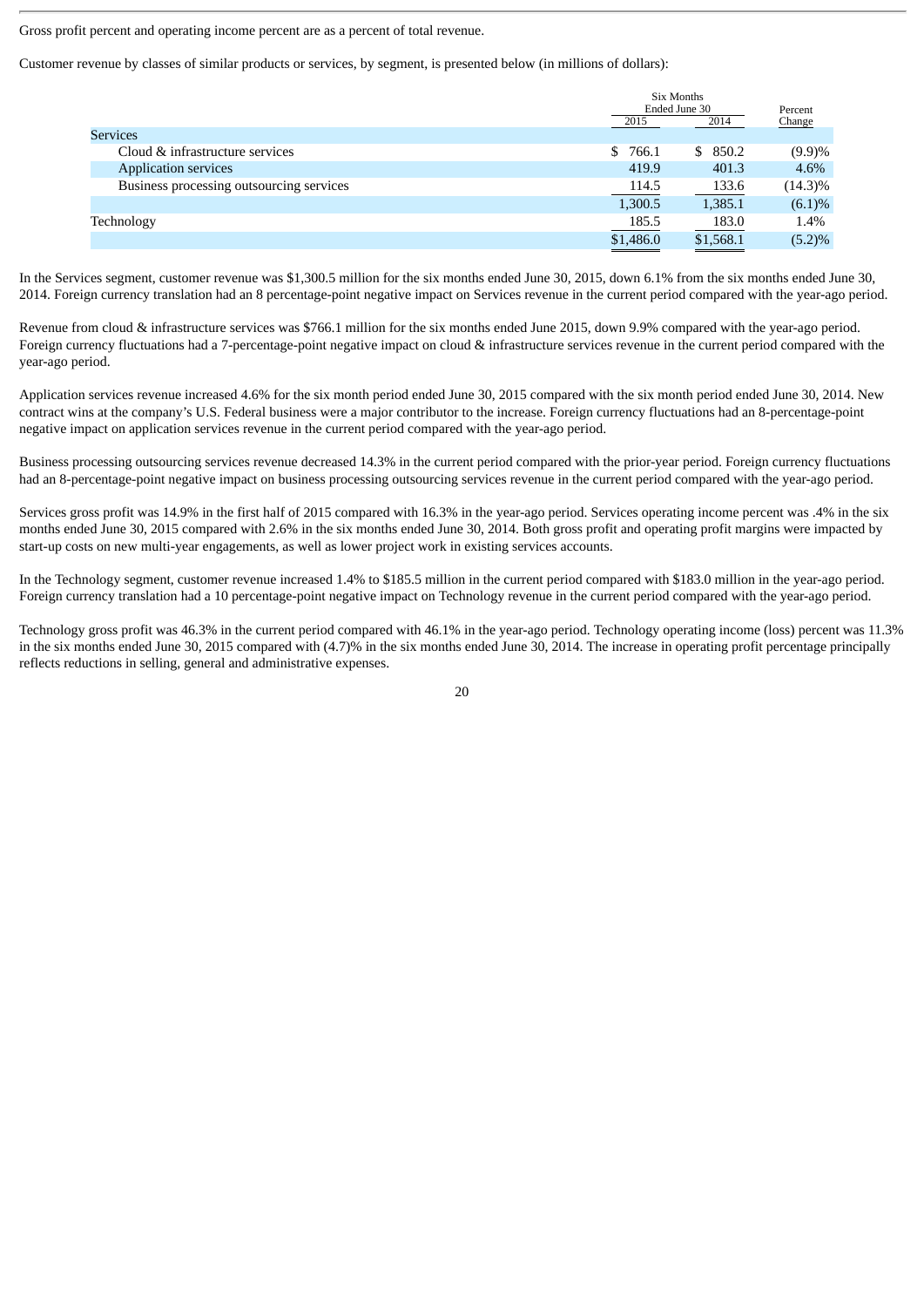#### **New accounting pronouncements**

See note (m) of the Notes to Consolidated Financial Statements for a full description of recent accounting pronouncements, including the expected dates of adoption and estimated effects on the company's consolidated financial statements.

#### **Financial condition**

The company's principal sources of liquidity are cash on hand, cash from operations and its revolving credit facility, discussed below. The company and certain international subsidiaries have access to uncommitted lines of credit from various banks. The company believes that it will have adequate sources of liquidity to meet its expected near-term cash requirements.

Cash and cash equivalents at June 30, 2015 were \$364.8 million compared with \$494.3 million at December 31, 2014.

As of June 30, 2015, \$274.9 million of cash and cash equivalents were held by the company's foreign subsidiaries and branches operating outside of the U.S. In the future, if these funds are needed for the company's operations in the U.S., the company may be required to accrue and pay taxes to repatriate these funds.

During the six months ended June 30, 2015, cash used for operations was \$64.4 million compared with cash provided of \$23.4 million for the six months ended June 30, 2014. Contributing to the increase in cash usage was a higher net loss, lower receivable collections due to lower revenue and \$13.2 million used for cost reduction efforts in the current period. Partially offsetting the increased cash usage was lower cash contributions to the company's defined benefit pension plans. During the first half of 2015, the company contributed cash of \$75.7 million to such plans compared with \$103.1 million during the first half of 2014.

Cash used for investing activities during the six months ended June 30, 2015 was \$83.8 million compared with cash usage of \$77.7 million during the six months ended June 30, 2014. Net proceeds of investments were \$28.7 million for the six months ended June 30, 2015 compared with net proceeds of \$10.1 million in the prior-year period. Proceeds from investments and purchases of investments represent derivative financial instruments used to reduce the company's currency exposure to market risks from changes in foreign currency exchange rates. In addition, in the current period, the investment in marketable software was \$33.4 million compared with \$40.3 million in the year-ago period, capital additions of properties were \$24.7 million in 2015 compared with \$29.0 million in 2014 and capital additions of outsourcing assets were \$52.7 million in 2015 compared with \$20.1 million in 2014. The higher capital expenditures largely reflected increased investments in new outsourcing agreements.

Cash provided by financing activities during the six months ended June 30, 2015 was \$34.9 million compared with cash usage of \$15.1 million during the six months ended June 30, 2014. During the current period, the company had proceeds from the issuance of long-term debt of \$31.8 million. Included in the prior year period was cash usage of \$14.0 million for purchases of common stock and \$4.0 million for dividends paid on preferred stock.

At June 30, 2015, total debt was \$255.5 million compared with \$224.0 million at December 31, 2014. On April 1, 2015, the company entered into a secured borrowing whereby it received \$31.8 million of cash secured by an account receivable.

The company has a secured revolving credit facility, expiring in June 2018, which provides for loans and letters of credit up to an aggregate amount of \$150 million (with a limit on letters of credit of \$100 million). Borrowing limits under the credit agreement are based upon the amount of eligible U.S. accounts receivable. At June 30, 2015, the company had no borrowings and \$12.1 million of letters of credit outstanding under the facility. At June 30, 2015, availability under the facility was \$89.6 million net of letters of credit issued. Borrowings under the facility will bear interest based on short-term rates. The credit agreement contains customary representations and warranties, including that there has been no material adverse change in the company's business, properties, operations or financial condition. The company is required to maintain a minimum fixed charge coverage ratio if the availability under the credit facility falls below the greater of 12.5% of the lenders' commitments under the facility and \$18.75 million. The credit agreement allows the company to pay dividends on its capital stock in an amount up to \$22.5 million per year unless the company is in default and to, among other things, repurchase its equity, prepay other debt, incur other debt or liens, dispose of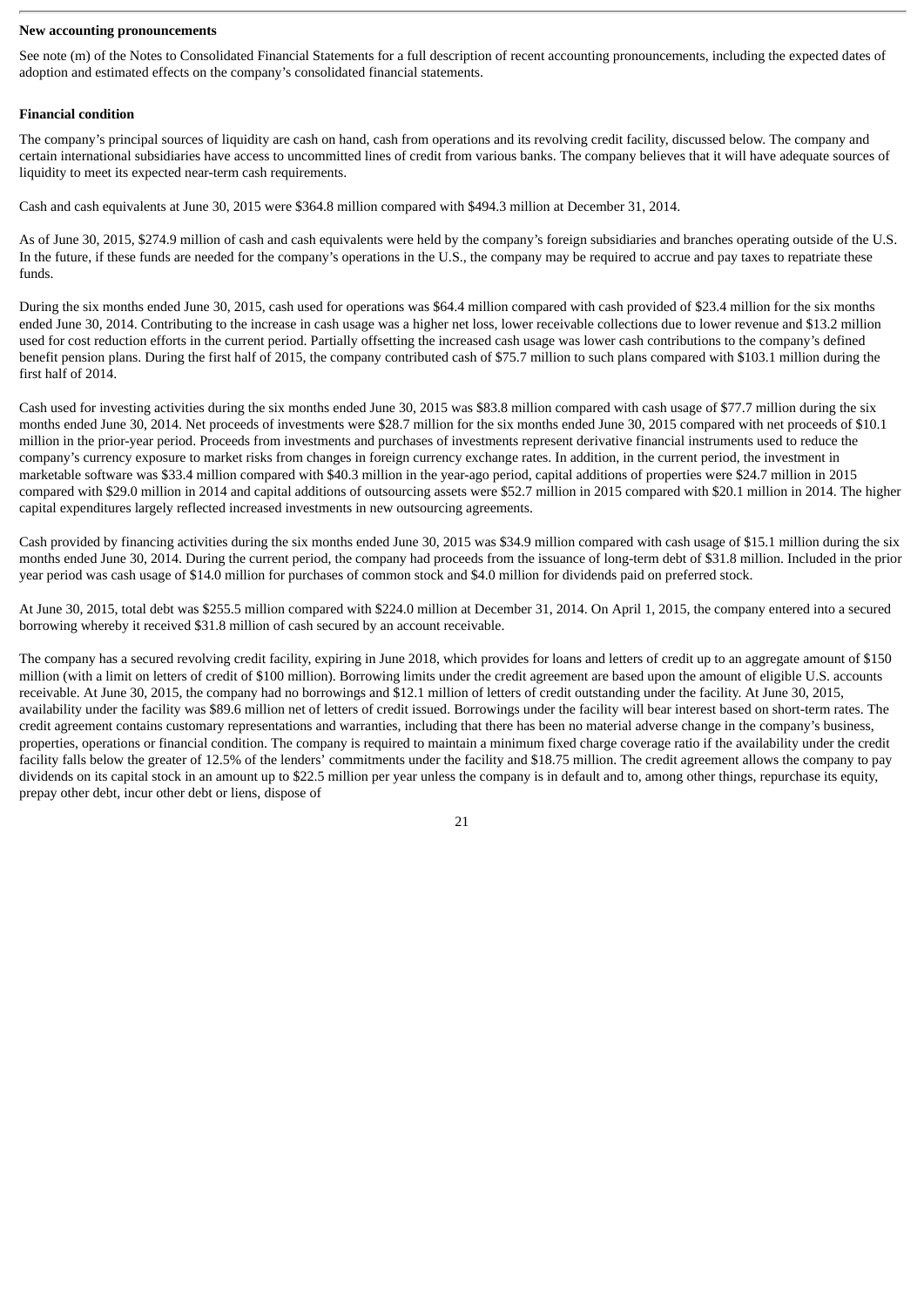assets and make acquisitions, loans and investments, provided the company complies with certain requirements and limitations set forth in the agreement. Events of default include non-payment, failure to comply with covenants, materially incorrect representations and warranties, change of control and default under other debt aggregating at least \$50 million. The credit facility is guaranteed by Unisys Holding Corporation, Unisys NPL, Inc., Unisys AP Investment Company I and any future material domestic subsidiaries. The facility is secured by the assets of Unisys Corporation and the subsidiary guarantors, other than certain excluded assets. The company may elect to prepay or terminate the credit facility without penalty.

At June 30, 2015, the company has met all covenants and conditions under its various lending and funding agreements. The company expects to continue to meet these covenants and conditions.

In 2015, the company expects to make cash contributions of approximately \$150 million to its worldwide defined benefit pension plans, which is comprised of \$59 million for the company's U.S. qualified defined benefit pension plan and \$91 million primarily for non-U.S. defined benefit pension plans.

The company has on file with the Securities and Exchange Commission an effective registration statement, expiring in February of 2018, covering debt or equity securities, which enables the company to be prepared for future market opportunities.

The company may, from time to time, redeem, tender for, or repurchase its securities in the open market or in privately negotiated transactions depending upon availability, market conditions and other factors.

On March 1, 2014, all of the outstanding shares of 6.25% mandatory convertible preferred stock (2,587,400 shares) were automatically converted (in accordance with its terms) into 6,912,756 shares of the company's common stock. Because March 1, 2014 was not a business day, the mandatory conversion was effected on Monday, March 3, 2014.

#### **Factors that may affect future results**

From time to time, the company provides information containing "forward-looking" statements, as defined in the Private Securities Litigation Reform Act of 1995. Forward-looking statements provide current expectations of future events and include any statement that does not directly relate to any historical or current fact. Words such as "anticipates," "believes," "expects," "intends," "plans," "projects" and similar expressions may identify such forward-looking statements. All forward-looking statements rely on assumptions and are subject to risks, uncertainties and other factors that could cause the company's actual results to differ materially from expectations. Factors that could affect future results include, but are not limited to, those discussed below. Any forwardlooking statement speaks only as of the date on which that statement is made. The company assumes no obligation to update any forward-looking statement to reflect events or circumstances that occur after the date on which the statement is made.

Factors that could affect future results include the following:

The company's future results will depend upon its ability to effectively anticipate and respond to volatility and rapid technological innovation in its industry. The company operates in a highly volatile industry characterized by rapid technological innovation, evolving technology standards, short product life cycles and continually changing customer demand patterns. Future success will depend in part on the company's ability to anticipate and respond to these market trends and to design, develop, introduce, deliver or obtain new and innovative products, services and software on a timely and cost-effective basis using new delivery models such as cloud computing. The company may not be successful in anticipating or responding to changes in technology, industry standards or customer preferences, and the market may not demand or accept its services and product offerings. In addition, products and services developed by competitors may make the company's offerings less competitive.

Future results will also depend on the company's ability to maintain and grow its technology business. The company continues to invest in developing new high-end enterprise server products, cybersecurity software, cloud-based products and other offerings to meet client needs, including the *Forward!* by Unisys line of fabric servers and the Unisys Stealth family of cybersecurity software. Future results will depend on the company's ability to effectively market and sell these new products while maintaining its installed base for ClearPath and developing next-generation ClearPath products.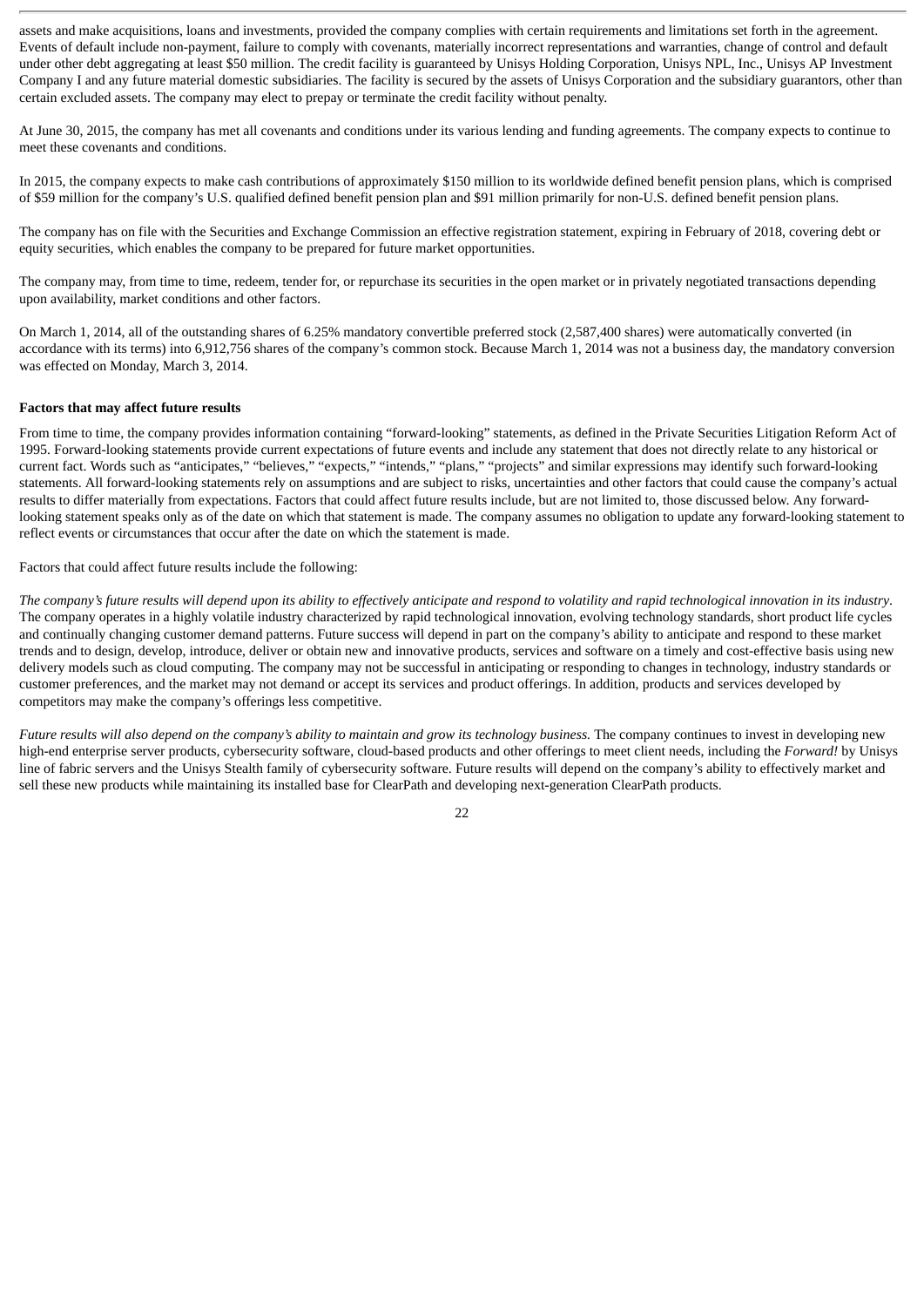Future results will depend on the company's ability to improve margins in its services business. The company's ability to grow profitably in this business will depend on the level of demand for projects and the portfolio of solutions the company offers for specific industries. It will also depend on an efficient utilization of services delivery personnel. In addition, profit margins in this business are a function of both the portfolio of solutions sold in a given period and the rates the company is able to charge for services and the chargeability of its professionals. If the company is unable to attain sufficient rates and chargeability for its professionals, profit margins will be adversely affected. The rates the company is able to charge for services are affected by a number of factors, including clients' perception of the company's ability to add value through its services; introduction of new services or products by the company or its competitors; pricing policies of competitors; and general economic conditions. Chargeability is also affected by a number of factors, including the company's ability to transition employees from completed projects to new engagements, and its ability to forecast demand for services and thereby maintain an appropriate headcount.

The company's future results will depend on driving efficiencies across all of its operations. The company has begun to implement significant cost-reduction measures and continues to focus on measures intended to further improve cost efficiency. Future results will depend on the success of these efforts.

The company's future results will depend in part on its ability to attract, motivate and retain experienced and knowledgeable personnel in key positions. The success of the company's business is dependent upon its ability to employ and train individuals with the requisite knowledge, skills and experience to execute the company's business model and achieve its business objectives. The failure of the company to retain key personnel or implement an appropriate succession plan could adversely impact the company's ability to successfully carry out its business strategy and retain other key personnel.

The company faces aggressive competition in the information services and technology marketplace, which could lead to reduced demand for the company's products and services and could have an adverse effect on the company's business. The information services and technology markets in which the company operates include a large number of companies vying for customers and market share both domestically and internationally. The company's competitors include consulting and other professional services firms, systems integrators, outsourcing providers, infrastructure services providers, computer hardware manufacturers and software providers. Some of the company's competitors may develop competing products and services that offer better price-performance or that reach the market in advance of the company's offerings. Some competitors also have or may develop greater financial and other resources than the company, with enhanced ability to compete for market share, in some instances through significant economic incentives to secure contracts. Some also may be better able to compete for skilled professionals. Any of these factors could lead to reduced demand for the company's products and services and could have an adverse effect on the company's business. Future results will depend on the company's ability to mitigate the effects of aggressive competition on revenues, pricing and margins and on the company's ability to attract and retain talented people.

The company's future results will depend on its ability to retain significant clients. The company has a number of significant long-term contracts with clients, including governmental entities, and its future success will depend, in part, on retaining its relationships with these clients. The company could lose clients for such reasons as contract expiration, conversion to a competing service provider, dissatisfaction with the company's efficiency initiatives, disputes with clients or a decision to in-source services, including contracts with governmental entities as part of the rebid process. The company could also lose clients as a result of their merger, acquisition or business failure. The company may not be able to replace the revenue and earnings from any such lost client.

The company's contracts may not be as profitable as expected or provide the expected level of revenues. In a number of the company's long-term services contracts, the company's revenue is based on the volume of products and services provided. As a result, revenue levels anticipated at the contract's inception are not guaranteed. In addition, some of these contracts may permit termination at the customer's discretion before the end of the contract's term or may permit termination or impose other penalties if the company does not meet the performance levels specified in the contracts.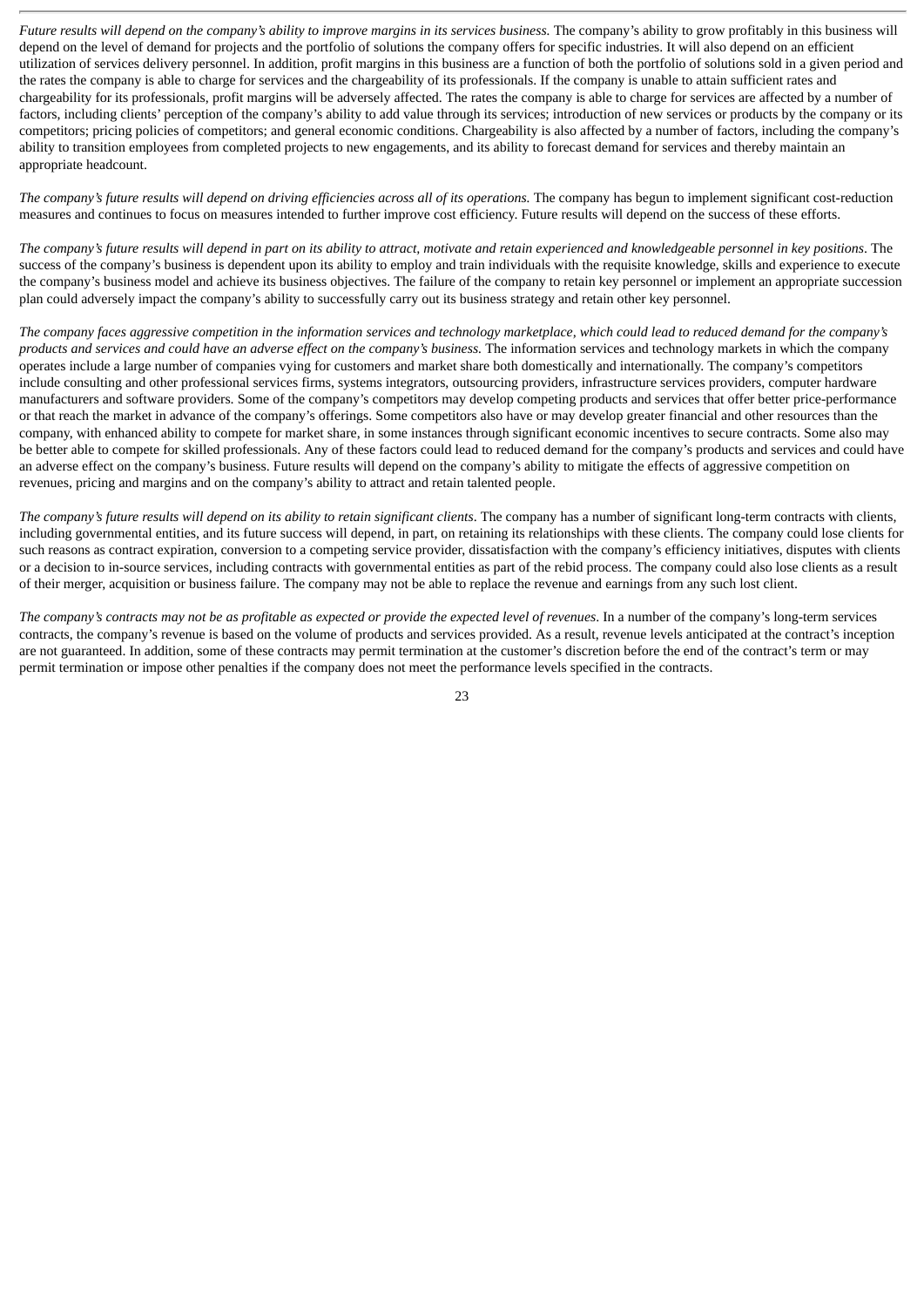The company's contracts with governmental entities are subject to the availability of appropriated funds. These contracts also contain provisions allowing the governmental entity to terminate the contract at the governmental entity's discretion before the end of the contract's term. In addition, if the company's performance is unacceptable to the customer under a government contract, the government retains the right to pursue remedies under the affected contract, which remedies could include termination.

Certain of the company's services agreements require that the company's prices be benchmarked if the customer requests it and provide that those prices may be adjusted downward if the pricing for similar services in the market has changed. As a result, revenues anticipated at the beginning of the terms of these contracts may decline in the future.

Some of the company's services contracts are fixed-price contracts under which the company assumes the risk for delivery of the contracted services and products at an agreed-upon fixed price. Should the company experience problems in performing fixed-price contracts on a profitable basis, adjustments to the estimated cost to complete may be required. Future results will depend on the company's ability to perform these services contracts profitably.

Cybersecurity breaches could result in the company incurring significant costs and could harm the company's business and reputation. The company's business includes managing, processing, storing and transmitting proprietary and confidential data, including personal information, intellectual property and proprietary business information, within the company's own IT systems and those that the company designs, develops, hosts or manages for clients. Cybersecurity breaches involving these systems by hackers, other third parties or the company's employees, despite established security controls, could disrupt these systems or result in the loss or corruption of data or the unauthorized disclosure or misuse of information of the company, its clients or others. This could result in litigation and legal liability for the company, lead to the loss of existing or potential clients and adversely affect the market's perception of the security and reliability of the company's products and services. In addition, such breaches could subject the company to fines and penalties for violations of laws and result in the company incurring other significant costs. This may negatively impact the company's reputation and financial results.

A significant disruption in the company's IT systems could adversely affect the company's business and reputation. We rely extensively on our IT systems to conduct our business and perform services for our clients. Our systems are subject to damage or interruption from power outages, telecommunications failures, computer viruses and malicious attacks, cybersecurity breaches and catastrophic events. If our systems are damaged or fail to function properly, we could incur substantial repair or replacement costs, experience data loss and impediments to our ability to conduct our business, and damage the market's perception of our products and services. In addition, a disruption could result in the company failing to meet performance standards and obligations in its client contracts, which could subject the company to liability, penalties and contract termination. This may adversely affect the company's reputation and financial results.

The company may face damage to its reputation or legal liability if its clients are not satisfied with its services or products. The success of the company's business is dependent on strong, long-term client relationships and on its reputation for responsiveness and quality. As a result, if a client is not satisfied with the company's services or products, its reputation could be damaged and its business adversely affected. Allegations by private litigants or regulators of improper conduct, as well as negative publicity and press speculation about the company, whatever the outcome and whether or not valid, may harm its reputation. In addition to harm to reputation, if the company fails to meet its contractual obligations, it could be subject to legal liability, which could adversely affect its business, operating results and financial condition.

Future results will depend in part on the performance and capabilities of third parties with whom the company has commercial relationships. The company maintains business relationships with suppliers, channel partners and other parties that have complementary products, services or skills. Future results will depend, in part, on the performance and capabilities of these third parties, on the ability of external suppliers to deliver components at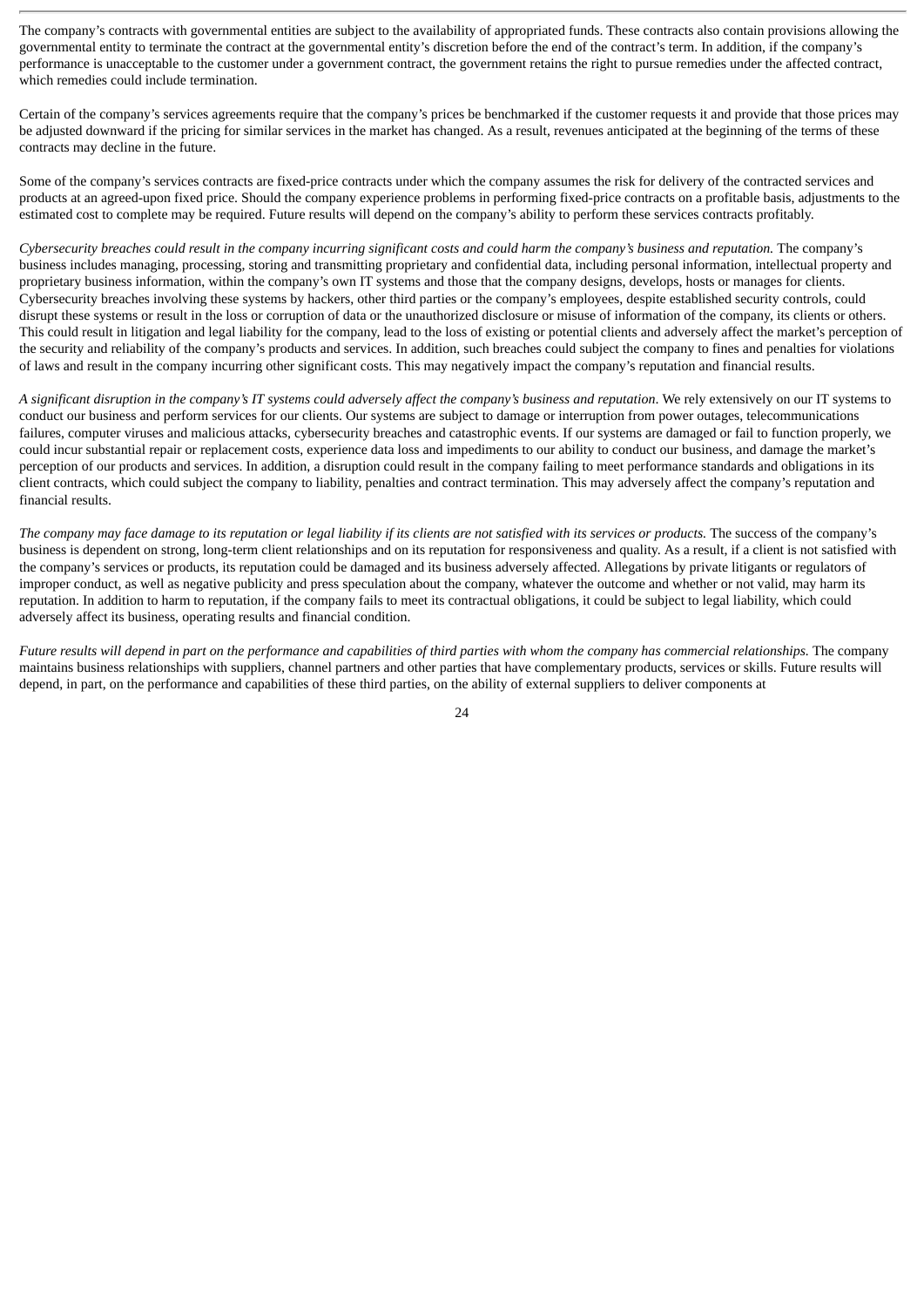reasonable prices and in a timely manner, and on the financial condition of, and the company's relationship with, distributors and other indirect channel partners, which can affect the company's capacity to effectively and efficiently serve current and potential customers and end users.

The company has significant pension obligations and may be required to make additional significant cash contributions to its defined benefit pension plans. The company has unfunded obligations under its U.S. and non-U.S. defined benefit pension plans. In 2014, the company made cash contributions of \$183.4 million to its worldwide defined benefit pension plans. Based on current legislation, recent interest rates and expected returns, in 2015 the company estimates that it will make cash contributions to its worldwide defined benefit pension plans of approximately \$150 million, which is comprised of approximately \$59 million for the company's U.S. qualified defined benefit pension plan and approximately \$91 million primarily for non-U.S. defined benefit pension plans.

Deterioration in the value of the company's worldwide defined benefit pension plan assets, as well as discount rate changes, could require the company to make larger cash contributions to its defined benefit pension plans in the future. In addition, the funding of plan deficits over a shorter period of time than currently anticipated could result in making cash contributions to these plans on a more accelerated basis. Either of these events would reduce the cash available for working capital and other corporate uses and may have an adverse impact on the company's operations, financial condition and liquidity.

The company's business can be adversely affected by alobal economic conditions, acts of war, terrorism or natural disasters. The company's financial results have been impacted by the global economic slowdown in recent years. If economic conditions worsen, the company could see reductions in demand and increased pressure on revenue and profit margins. The company could also see a further consolidation of clients, which could also result in a decrease in demand. The company's business could also be affected by acts of war, terrorism or natural disasters. Current world tensions could escalate, and this could have unpredictable consequences on the world economy and on the company's business.

The company's contracts with U.S. governmental agencies may subject the company to audits, criminal penalties, sanctions and other expenses and fines. The company frequently enters into contracts with governmental entities. U.S. government agencies, including the Defense Contract Audit Agency and the Department of Labor, routinely audit government contractors. These agencies review a contractor's performance under its contracts, cost structure and compliance with applicable laws, regulations and standards. The U.S. government also may review the adequacy of, and a contractor's compliance with, contract terms and conditions, its systems and policies, including the contractor's purchasing, property, estimating, billing, accounting, compensation and management information systems. Any costs found to be overcharged or improperly allocated to a specific contract or any amounts improperly billed or charged for products or services will be subject to reimbursement to the government. In addition, government contractors, such as the company, are required to disclose credible evidence of certain violations of law and contract overpayments to the federal government. If the company is found to have participated in improper or illegal activities, the company may be subject to civil and criminal penalties and administrative sanctions, including termination of contracts, forfeiture of profits, suspension of payments, fines and suspension or prohibition from doing business with the U.S. government. Any negative publicity related to such contracts, regardless of the accuracy of such publicity, may adversely affect the company's business or reputation.

More than half of the company's revenue is derived from operations outside of the United States, and the company is subject to the risks of doing business *internationally.* More than half of the company's total revenue is derived from international operations. The risks of doing business internationally include foreign currency exchange rate fluctuations, currency restrictions and devaluations, changes in political or economic conditions, trade protection measures, import or export licensing requirements, multiple and possibly overlapping and conflicting tax laws, new tax legislation, weaker intellectual property protections in some jurisdictions and additional legal and regulatory compliance requirements applicable to businesses that operate internationally, including the Foreign Corrupt Practices Act and non-U.S. laws and regulations.

Financial market conditions may inhibit the company's ability to access capital and credit markets to address its liquidity needs. Financial market conditions may impact the company's ability to borrow, to refinance its outstanding debt, or to utilize surety bonds, letters of credit, foreign exchange derivatives and other financial instruments the company uses to conduct its business. Although the company primarily uses cash on hand to address its liquidity needs, its ability to do so assumes that its operations will continue to generate sufficient cash.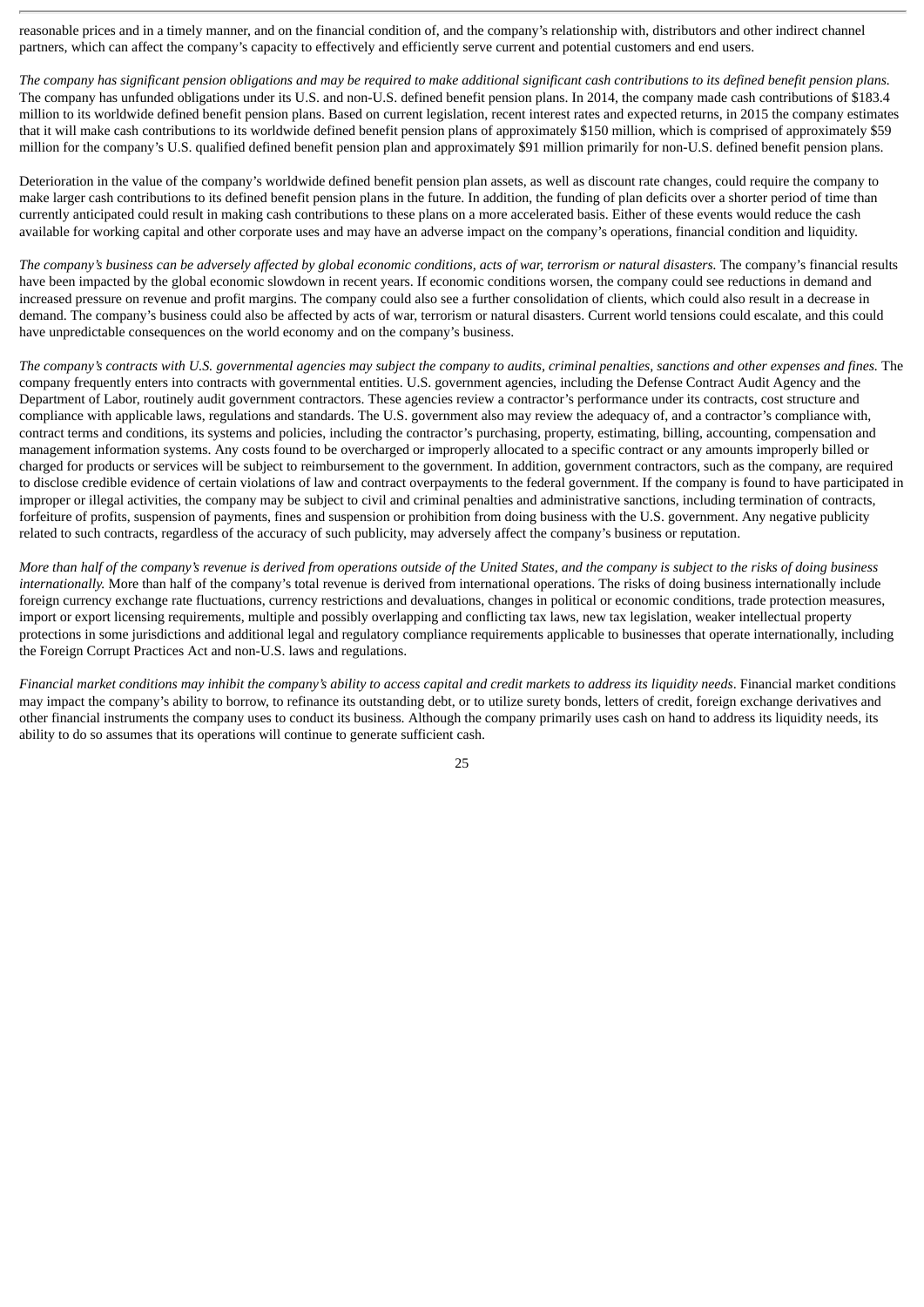The company's services or products may infringe upon the intellectual property rights of others. The company cannot be sure that its services and products do not infringe on the intellectual property rights of third parties, and it may have infringement claims asserted against it or against its clients. These claims could cost the company money, prevent it from offering some services or products, or damage its reputation.

Pending litigation could affect the company's results of operations or cash flow. There are various lawsuits, claims, investigations and proceedings that have been brought or asserted against the company, which arise in the ordinary course of business, including actions with respect to commercial and government contracts, labor and employment, employee benefits, environmental matters, intellectual property and non-income tax and employment compensation in Brazil. See Note (i) of the Notes to Consolidated Financial Statements for more information on litigation. The company believes that it has valid defenses with respect to legal matters pending against it. Litigation is inherently unpredictable, however, and it is possible that the company's results of operations or cash flow could be materially affected in any particular period by the resolution of one or more of the legal matters pending against it.

The company could face business and financial risk in implementing future dispositions or acquisitions. As part of the company's business strategy, it may from time to time consider disposing of existing technologies, products and businesses that may no longer be in alignment with its strategic direction, including transactions of a material size, or acquiring complementary technologies, products and businesses. Potential risks with respect to dispositions include difficulty finding buyers or alternative exit strategies on acceptable terms in a timely manner; potential loss of employees or clients; dispositions at unfavorable prices or on unfavorable terms, including relating to retained liabilities; and post-closing indemnity claims. Any acquisitions may result in the incurrence of substantial additional indebtedness or contingent liabilities. Acquisitions could also result in potentially dilutive issuances of equity securities and an increase in amortization expenses related to intangible assets. Additional potential risks associated with acquisitions include integration difficulties; difficulties in maintaining or enhancing the profitability of any acquired business; risks of entering markets in which the company has no or limited prior experience; potential loss of employees or failure to maintain or renew any contracts of any acquired business; and expenses of any undiscovered or potential liabilities of the acquired product or business, including relating to employee benefits contribution obligations or environmental requirements. Further, with respect to both dispositions and acquisitions, management's attention could be diverted from other business concerns. Adverse credit conditions could also affect the company's ability to consummate dispositions or acquisitions. The risks associated with dispositions and acquisitions could have a material adverse effect upon the company's business, financial condition and results of operations. There can be no assurance that the company will be successful in consummating future dispositions or acquisitions on favorable terms or at all.

#### Item 3. Quantitative and Qualitative Disclosures About Market Risk

There has been no material change in the company's assessment of its sensitivity to market risk since its disclosure in its Annual Report on Form 10-K for the fiscal year ended December 31, 2014.

#### Item 4. Controls and Procedures

The company's management, with the participation of the company's Chief Executive Officer and Chief Financial Officer, has evaluated the effectiveness of the company's disclosure controls and procedures (as such term is defined in Rules 13a-15(e) and 15d-15(e) under the Securities Exchange Act of 1934, as amended (the Exchange Act)) as of the end of the period covered by this report. Based on this evaluation, the company's Chief Executive Officer and Chief Financial Officer concluded that, as of the end of such period, the company's disclosure controls and procedures are effective. Such evaluation did not identify any change in the company's internal control over financial reporting (as such term is defined in Rules 13a-15(f) and 15d-15(f) under the Exchange Act) that occurred during the fiscal quarter to which this report relates that has materially affected, or is reasonably likely to materially affect, the company's internal control over financial reporting.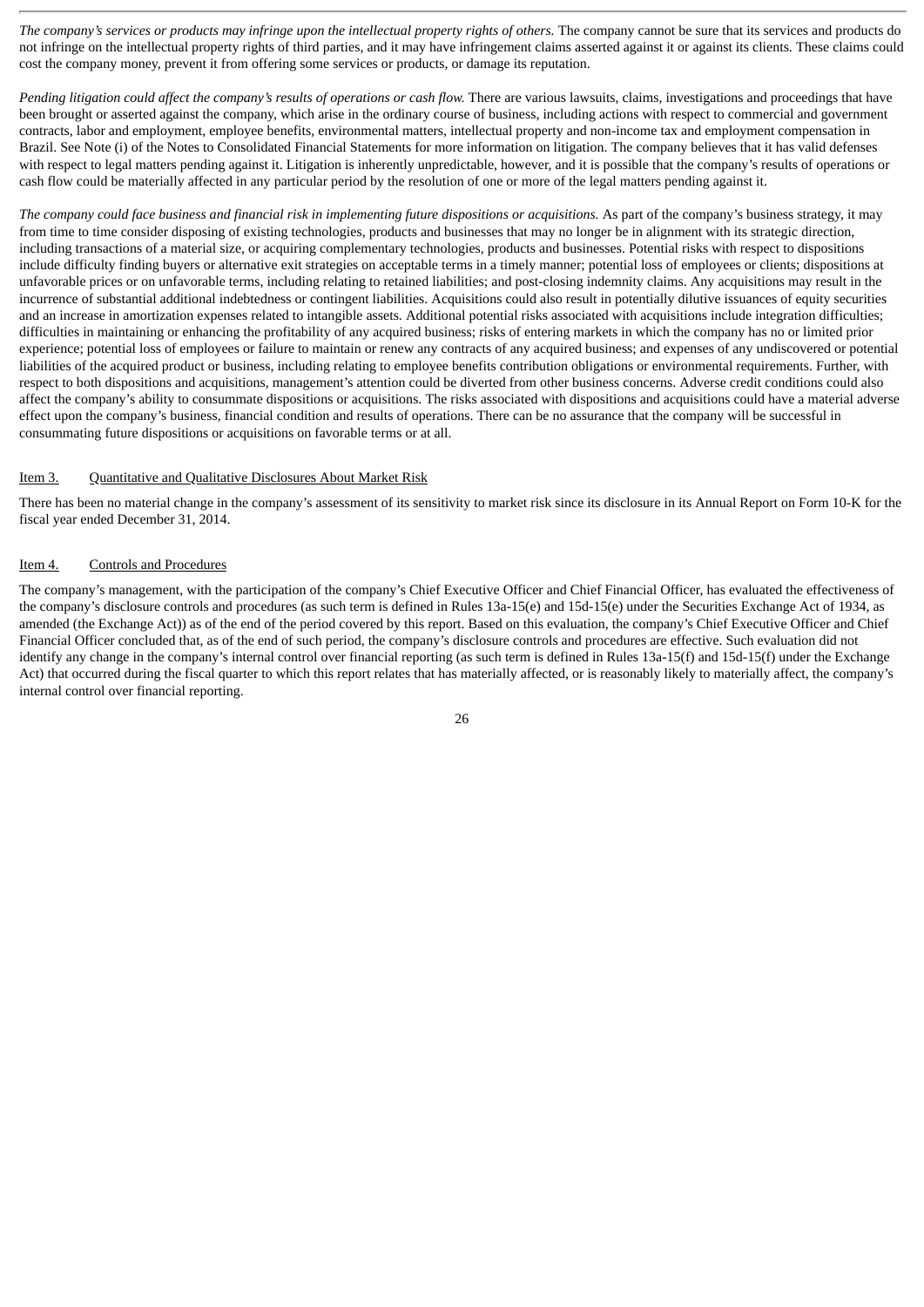## Part II - OTHER INFORMATION

## Item 1. Legal Proceedings

Information with respect to litigation is set forth in note (i) of the Notes to Consolidated Financial Statements, and such information is incorporated herein by reference.

## Item 1A. Risk Factors

See "Factors that may affect future results" in Management's Discussion and Analysis of Financial Condition and Results of Operations for a discussion of risk factors.

#### Item 6. Exhibits

(a) Exhibits

See Exhibit Index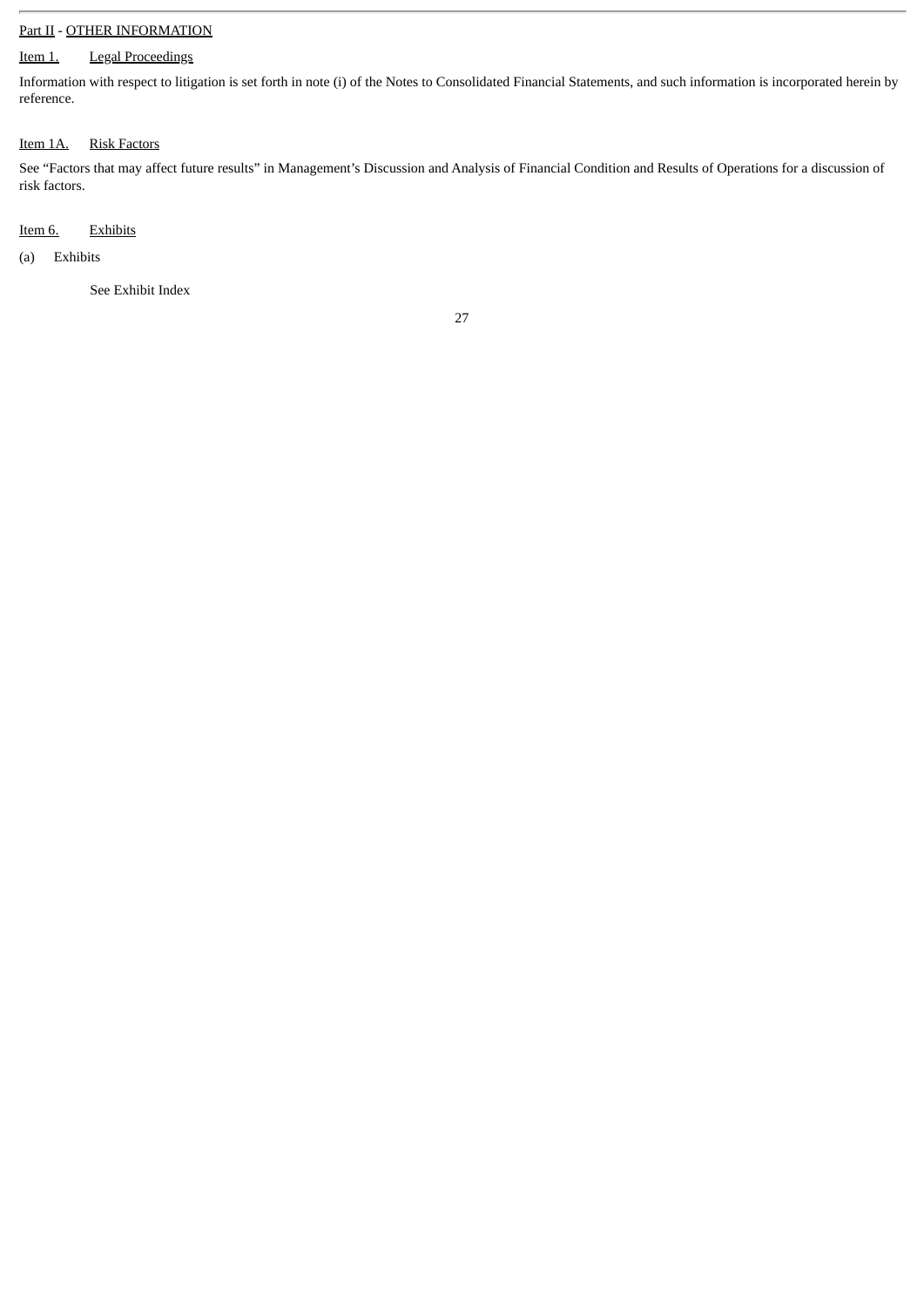## **SIGNATURES**

Pursuant to the requirements of the Securities Exchange Act of 1934, the registrant has duly caused this report to be signed on its behalf by the undersigned thereunto duly authorized.

## UNISYS CORPORATION

- Date: July 24, 2015 By: /s/ Janet Brutschea Haugen
	- Janet Brutschea Haugen Senior Vice President and Chief Financial Officer (Principal Financial Officer)
	- By: /s/ William M. Reinheimer William M. Reinheimer (Principal Accounting Officer)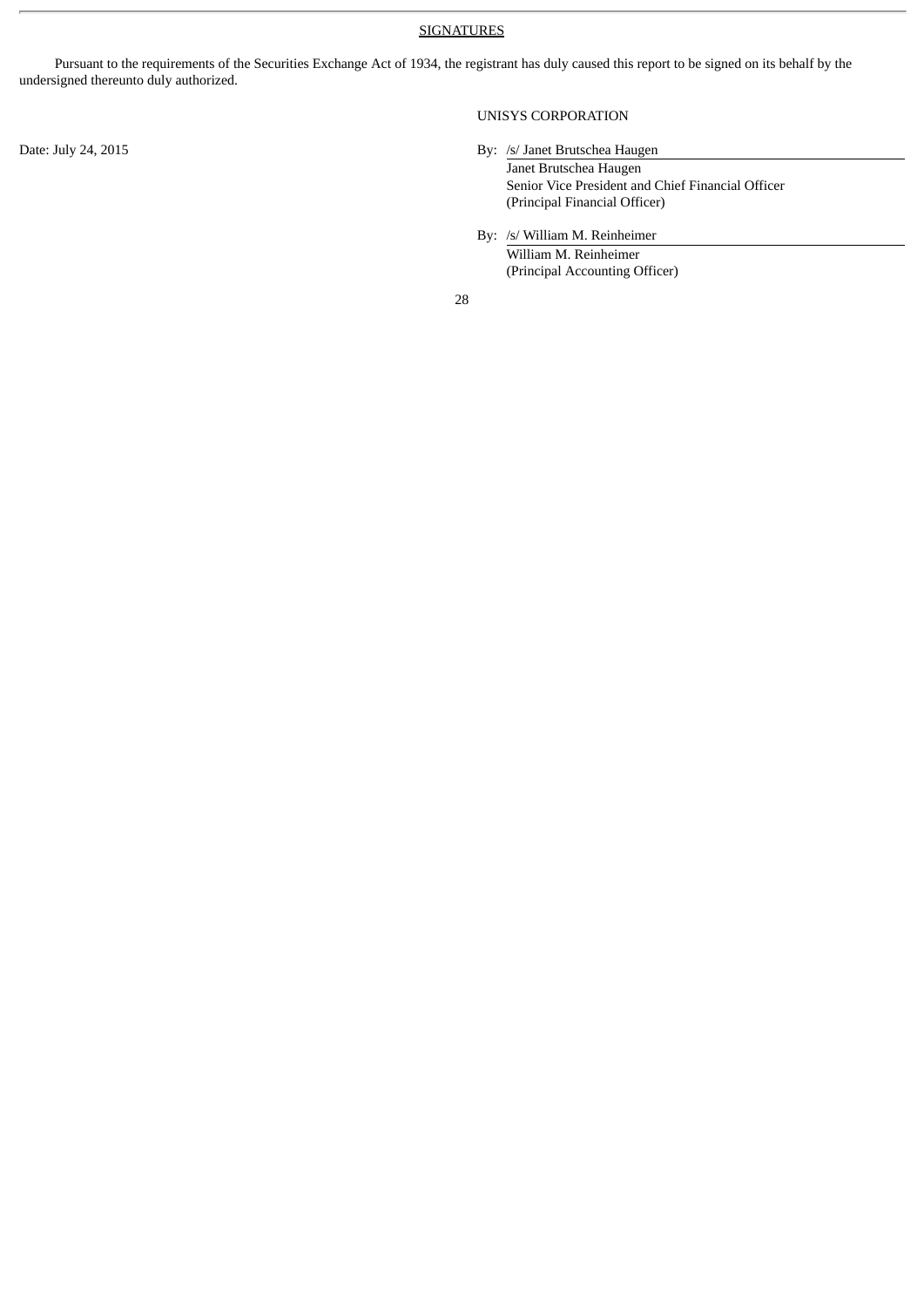## EXHIBIT INDEX

| <b>Exhibit Number</b> | Description                                                                                                                                                                                                  |
|-----------------------|--------------------------------------------------------------------------------------------------------------------------------------------------------------------------------------------------------------|
| 3.1                   | Restated Certificate of Incorporation of Unisys Corporation (incorporated by reference to Exhibit 3.1 to the registrant's Current<br>Report on Form 8-K filed on April 30, 2010)                             |
| 3.2                   | Certificate of Amendment to Restated Certificate of Incorporation of Unisys Corporation (incorporated by reference to Exhibit 3.1 to<br>the registrant's Current Report on Form 8-K filed on April 28, 2011) |
| 3.3                   | Bylaws of Unisys Corporation, as amended through April 30, 2015 (incorporated by reference to Exhibit 3.3 to the registrant's<br>Quarterly Report on Form 10-Q filed on April 30, 2015)                      |
| 12                    | Statement of Computation of Ratio of Earnings to Combined Fixed Charges and Preferred Stock Dividends                                                                                                        |
| 31.1                  | Certification of Peter A. Altabef required by Rule 13a-14(a) or Rule 15d-14(a)                                                                                                                               |
| 31.2                  | Certification of Janet Brutschea Haugen required by Rule 13a-14(a) or Rule 15d-14(a)                                                                                                                         |
| 32.1                  | Certification of Peter A. Altabef required by Rule 13a-14(b) or Rule 15d-14(b) and Section 906 of the Sarbanes-Oxley Act of 2002,<br>18 U.S.C. Section 1350                                                  |
| 32.2                  | Certification of Janet Brutschea Haugen required by Rule 13a-14(b) or Rule 15d-14(b) and Section 906 of the Sarbanes-Oxley Act of<br>2002, 18 U.S.C. Section 1350                                            |
| 101.INSXBRL           | <b>Instance Document</b>                                                                                                                                                                                     |
| 101.SCHXBRL           | <b>Taxonomy Extension Schema Document</b>                                                                                                                                                                    |
| 101.CALXBRL           | <b>Taxonomy Extension Calculation Linkbase Document</b>                                                                                                                                                      |
| 101.LABXBRL           | Taxonomy Extension Labels Linkbase Document                                                                                                                                                                  |
| 101.PREXBRL           | Taxonomy Extension Presentation Linkbase Document                                                                                                                                                            |
| 101.DEFXBRL           | Taxonomy Extension Definition Linkbase Document                                                                                                                                                              |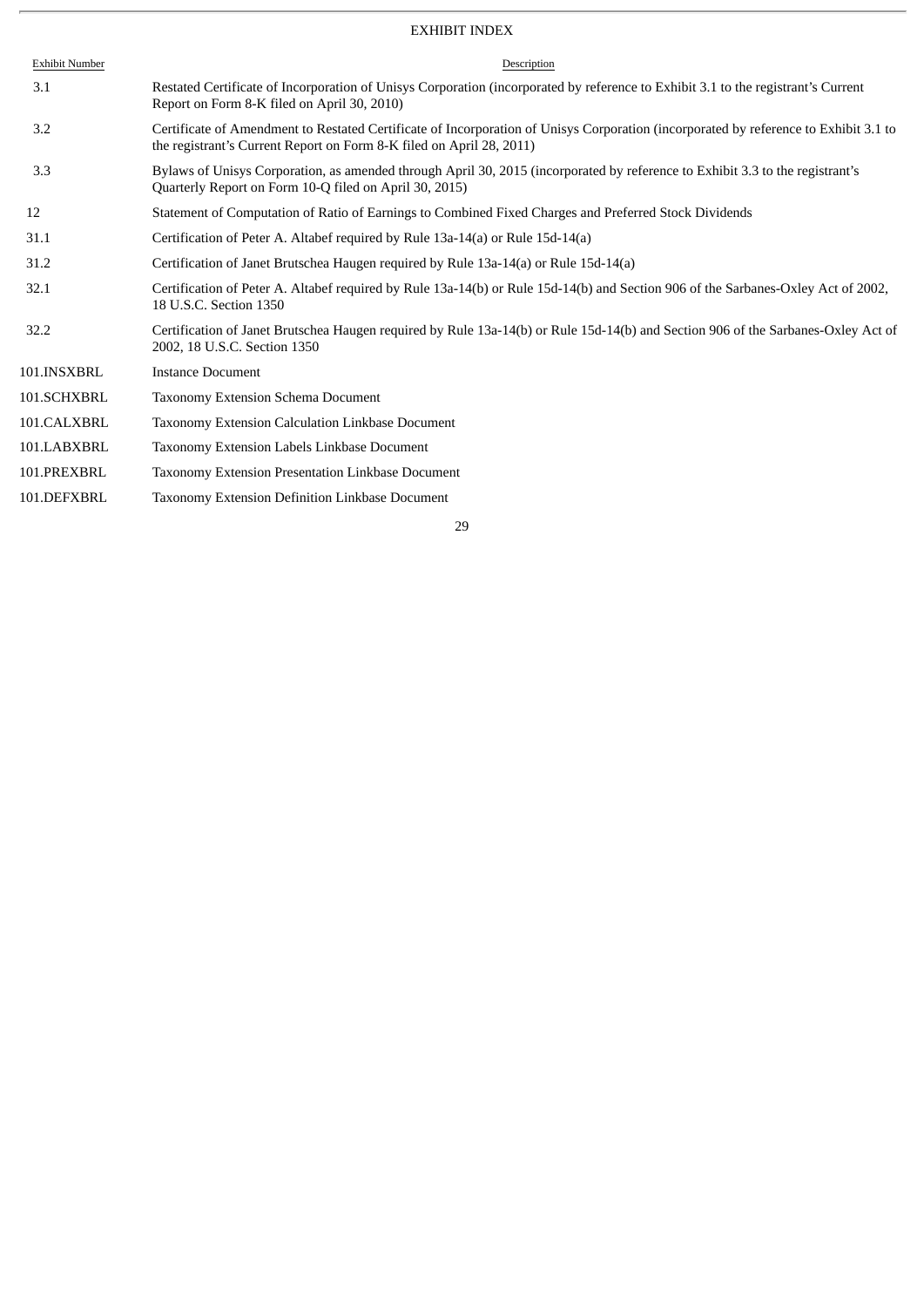#### UNISYS CORPORATION COMPUTATION OF RATIO OF EARNINGS TO COMBINED FIXED CHARGES AND PREFERRED STOCK DIVIDENDS (UNAUDITED) (\$ in millions)

|                                                                      | Six<br>Months<br>Ended   | Years Ended December 31 |           |         |         |                   |
|----------------------------------------------------------------------|--------------------------|-------------------------|-----------|---------|---------|-------------------|
|                                                                      | June 30,<br>2015         | 2014                    | 2013      | 2012    | 2011    | 2010              |
| <b>Fixed charges</b>                                                 |                          |                         |           |         |         |                   |
| Interest expense                                                     | 5.3<br>\$                | \$<br>9.2               | \$<br>9.9 | \$27.5  | \$63.1  | \$101.8           |
| Interest capitalized during the period                               | 1.8                      | 4.0                     | 3.2       | 5.3     | 4.9     | 9.1               |
| Amortization of debt issuance expenses                               | .7                       | 1.6                     | 1.6       | 1.7     | 1.9     | 2.6               |
| Portion of rental expense representative of interest                 | 13.9                     | 27.9                    | 28.4      | 28.2    | 32.6    | 33.5              |
| <b>Total Fixed Charges</b>                                           | 21.7                     | 42.7                    | 43.1      | 62.7    | 102.5   | 147.0             |
| Preferred stock dividend requirements (a)                            | $\overline{\phantom{0}}$ | 2.7                     | 16.2      | 16.2    | 13.5    | $\longrightarrow$ |
| Total fixed charges and preferred stock dividends                    | 21.7                     | 45.4                    | 59.3      | 78.9    | 116.0   | 147.0             |
| <b>Earnings</b>                                                      |                          |                         |           |         |         |                   |
| Income (loss) from continuing operations before income taxes         | (78.5)                   | 145.5                   | 219.4     | 254.1   | 206.0   | 222.9             |
| Add amortization of capitalized interest                             | 2.0                      | 4.5                     | 5.0       | 7.5     | 7.4     | 9.1               |
| Subtotal                                                             | (76.5)                   | 150.0                   | 224.4     | 261.6   | 213.4   | 232.0             |
| Fixed charges per above                                              | 21.7                     | 42.7                    | 43.1      | 62.7    | 102.5   | 147.0             |
| Less interest capitalized during the period                          | (1.8)                    | (4.0)                   | (3.2)     | (5.3)   | (4.9)   | (9.1)             |
| Total earnings                                                       | \$(56.6)                 | \$188.7                 | \$264.3   | \$319.0 | \$311.0 | \$369.9           |
| Ratio of earnings to fixed charges                                   |                          | 4.42                    | 6.13      | 5.09    | 3.03    | 2.52              |
| Ratio of earnings to fixed charges and preferred stock dividends (b) | N/A                      | 4.16                    | 4.46      | 4.04    | 2.68    | 2.52              |

(a) Amounts have not been grossed up for income taxes since the preferred stock was issued by the U.S. parent corporation which has a full valuation allowance against its net deferred tax assets.

(b) The ratio of earnings to fixed charges and preferred stock dividends is calculated by dividing total earnings by total fixed charges and preferred stock dividends.

Earnings for the six months ended June 30, 2015 were inadequate to cover fixed charges by \$78.3 million.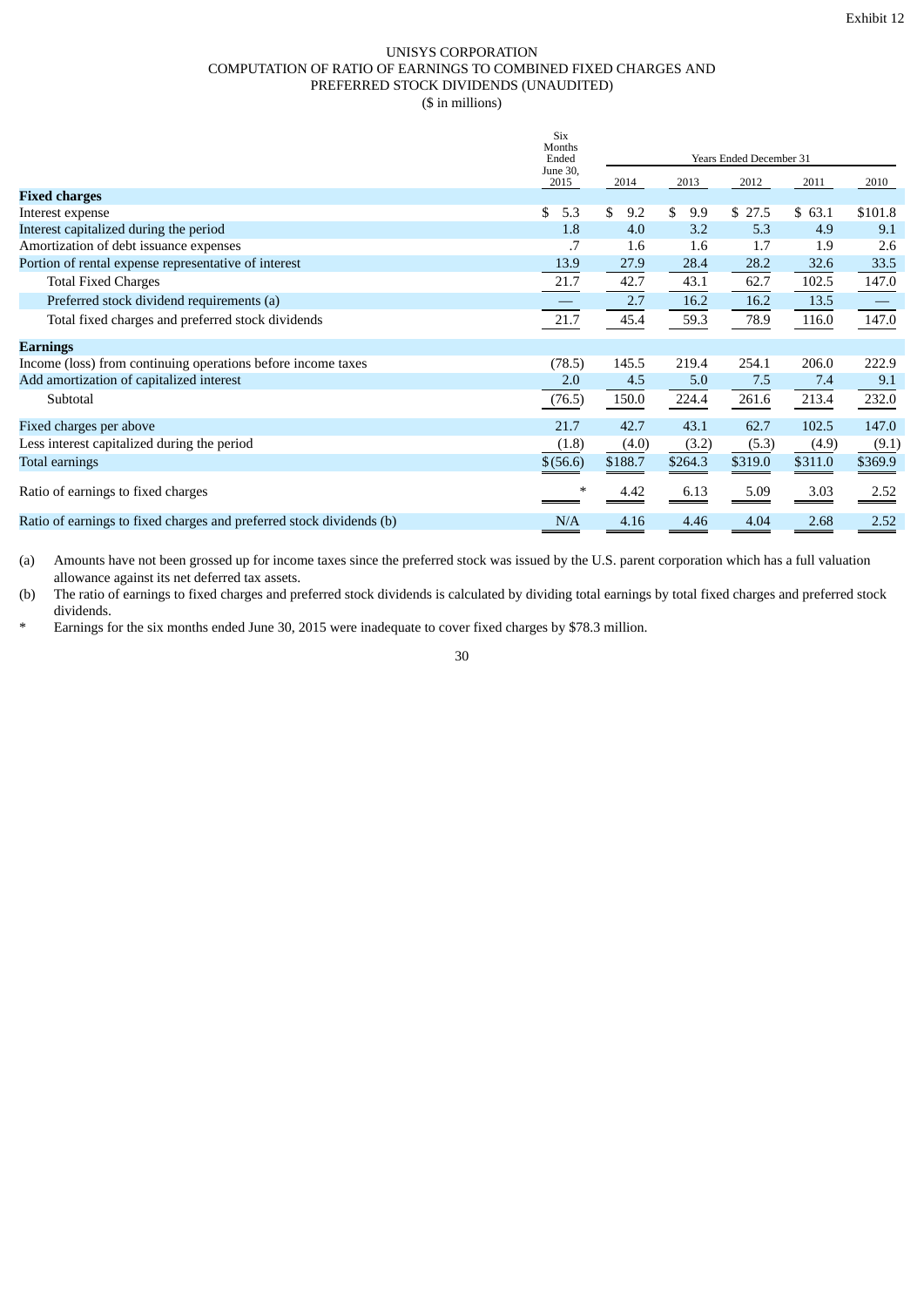#### **CERTIFICATION**

I, Peter A. Altabef, certify that:

1. I have reviewed this quarterly report on Form 10-Q of Unisys Corporation;

2. Based on my knowledge, this report does not contain any untrue statement of a material fact or omit to state a material fact necessary to make the statements made, in light of the circumstances under which such statements were made, not misleading with respect to the period covered by this report;

3. Based on my knowledge, the financial statements, and other financial information included in this report, fairly present in all material respects the financial condition, results of operations and cash flows of the registrant as of, and for, the periods presented in this report;

4. The registrant's other certifying officer and I are responsible for establishing and maintaining disclosure controls and procedures (as defined in Exchange Act Rules 13a-15(e) and 15d-15(e)) and internal control over financial reporting (as defined in Exchange Act Rules 13a-15(f) and 15d-15(f)) for the registrant and have:

a. Designed such disclosure controls and procedures, or caused such disclosure controls and procedures to be designed under our supervision, to ensure that material information relating to the registrant, including its consolidated subsidiaries, is made known to us by others within those entities, particularly during the period in which this report is being prepared;

b. Designed such internal control over financial reporting, or caused such internal control over financial reporting to be designed under our supervision, to provide reasonable assurance regarding the reliability of financial reporting and the preparation of financial statements for external purposes in accordance with generally accepted accounting principles;

c. Evaluated the effectiveness of the registrant's disclosure controls and procedures and presented in this report our conclusions about the effectiveness of the disclosure controls and procedures, as of the end of the period covered by this report based on such evaluation; and

d. Disclosed in this report any change in the registrant's internal control over financial reporting that occurred during the registrant's most recent fiscal quarter (the registrant's fourth fiscal quarter in the case of an annual report) that has materially affected, or is reasonably likely to materially affect, the registrant's internal control over financial reporting;

and

5. The registrant's other certifying officer and I have disclosed, based on our most recent evaluation of internal control over financial reporting, to the registrant's auditors and the audit committee of the registrant's board of directors (or persons performing the equivalent functions):

a. All significant deficiencies and material weaknesses in the design or operation of internal control over financial reporting which are reasonably likely to adversely affect the registrant's ability to record, process, summarize and report financial information; and

b. Any fraud, whether or not material, that involves management or other employees who have a significant role in the registrant's internal control over financial reporting.

Date: July 24, 2015

/s/ Peter A. Altabef

Name: Peter A. Altabef Title: President and Chief Executive Officer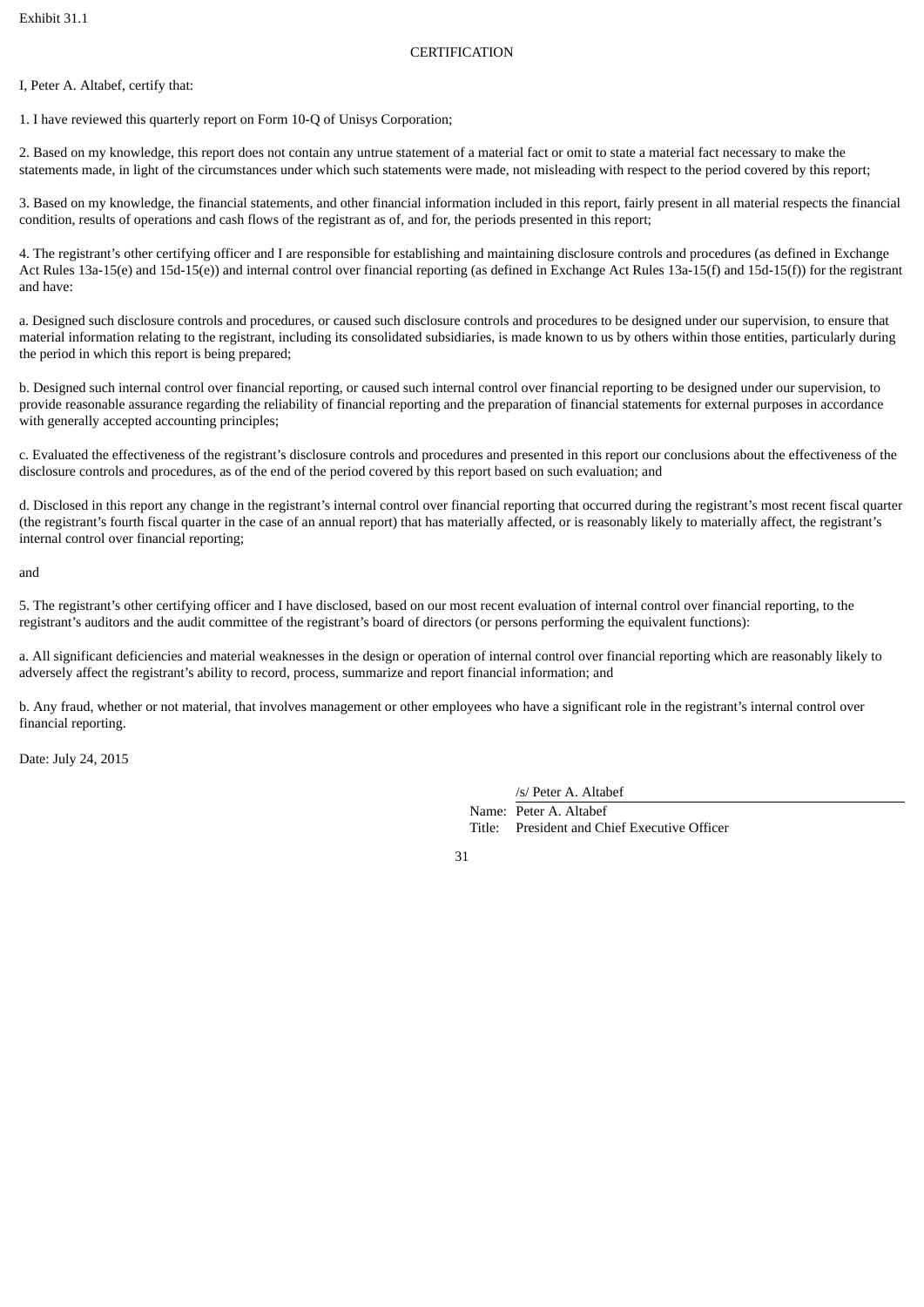#### **CERTIFICATION**

I, Janet Brutschea Haugen, certify that:

1. I have reviewed this quarterly report on Form 10-Q of Unisys Corporation;

2. Based on my knowledge, this report does not contain any untrue statement of a material fact or omit to state a material fact necessary to make the statements made, in light of the circumstances under which such statements were made, not misleading with respect to the period covered by this report;

3. Based on my knowledge, the financial statements, and other financial information included in this report, fairly present in all material respects the financial condition, results of operations and cash flows of the registrant as of, and for, the periods presented in this report;

4. The registrant's other certifying officer and I are responsible for establishing and maintaining disclosure controls and procedures (as defined in Exchange Act Rules 13a-15(e) and 15d-15(e)) and internal control over financial reporting (as defined in Exchange Act Rules 13a-15(f) and 15d-15(f)) for the registrant and have:

a. Designed such disclosure controls and procedures, or caused such disclosure controls and procedures to be designed under our supervision, to ensure that material information relating to the registrant, including its consolidated subsidiaries, is made known to us by others within those entities, particularly during the period in which this report is being prepared;

b. Designed such internal control over financial reporting, or caused such internal control over financial reporting to be designed under our supervision, to provide reasonable assurance regarding the reliability of financial reporting and the preparation of financial statements for external purposes in accordance with generally accepted accounting principles;

c. Evaluated the effectiveness of the registrant's disclosure controls and procedures and presented in this report our conclusions about the effectiveness of the disclosure controls and procedures, as of the end of the period covered by this report based on such evaluation; and

d. Disclosed in this report any change in the registrant's internal control over financial reporting that occurred during the registrant's most recent fiscal quarter (the registrant's fourth fiscal quarter in the case of an annual report) that has materially affected, or is reasonably likely to materially affect, the registrant's internal control over financial reporting;

and

5. The registrant's other certifying officer and I have disclosed, based on our most recent evaluation of internal control over financial reporting, to the registrant's auditors and the audit committee of the registrant's board of directors (or persons performing the equivalent functions):

a. All significant deficiencies and material weaknesses in the design or operation of internal control over financial reporting which are reasonably likely to adversely affect the registrant's ability to record, process, summarize and report financial information; and

b. Any fraud, whether or not material, that involves management or other employees who have a significant role in the registrant's internal control over financial reporting.

Date: July 24, 2015

/s/ Janet Brutschea Haugen

Name: Janet Brutschea Haugen Title: Senior Vice President and Chief Financial Officer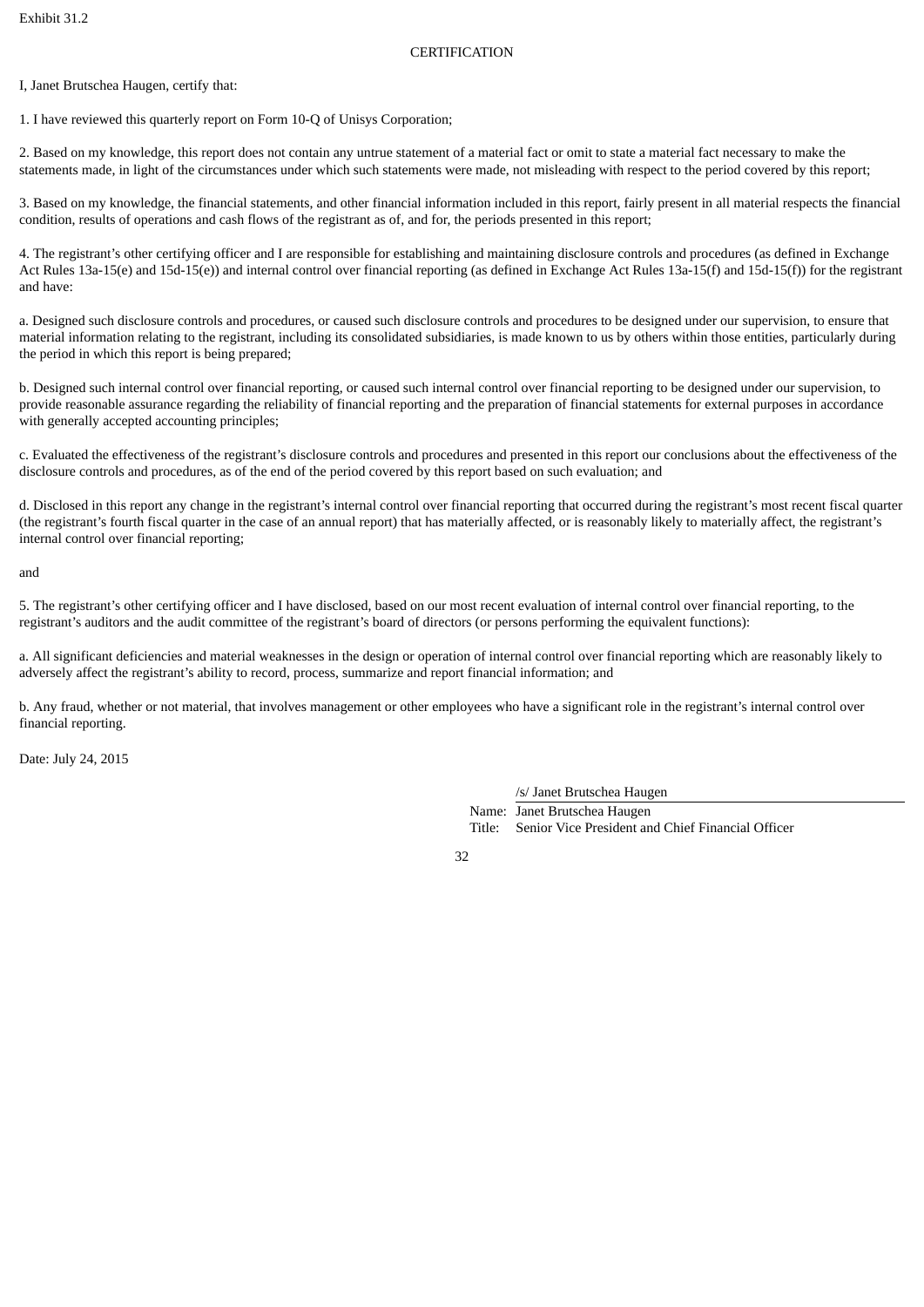#### CERTIFICATION OF PERIODIC REPORT

I, Peter A. Altabef, President and Chief Executive Officer of Unisys Corporation (the "Company"), certify, pursuant to Section 906 of the Sarbanes-Oxley Act of 2002, 18 U.S.C. Section 1350, that:

(1) the Quarterly Report on Form 10-Q of the Company for the quarterly period ended June 30, 2015 (the "Report") fully complies with the requirements of Section 13(a) of the Securities Exchange Act of 1934 (15 U.S.C. 78m); and

(2) the information contained in the Report fairly presents, in all material respects, the financial condition and results of operations of the Company.

Dated: July 24, 2015

/s/ Peter A. Altabef Peter A. Altabef President and Chief Executive Officer

A signed original of this written statement required by Section 906 has been provided to the Company and will be retained by the Company and furnished to the Securities and Exchange Commission or its staff upon request.